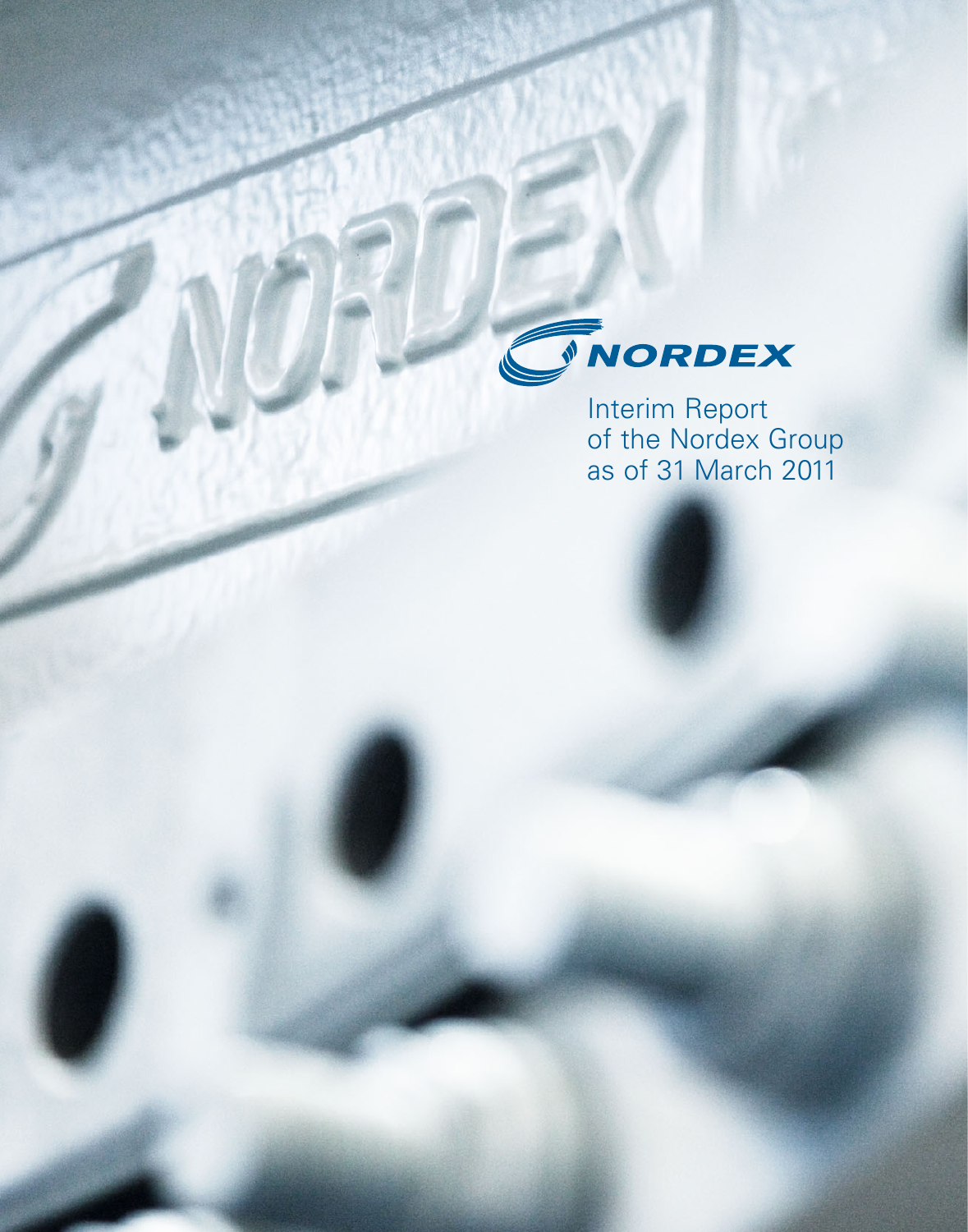### **Contents**

- 3 Key figures
- 4 Preface
- 5 The stock

#### **Group interim management report as of 31 March 2011**

- 7 Economic conditions
- 7 Business performance
- 8 Results of operations and earnings
- 8 Financial condition and net assets
- 8 Capital spending
- 9 Research and development
- 9 Employees
- 9 Risks and opportunities
- 9 Outlook
- 10 Events after the conclusion of the period under review

#### **Consolidated interim financial statements as of 31 March 2011**

- 11 Consolidated balance sheet
- 12 Consolidated income statement
- 12 Consolidated statement of comprehensive income
- 13 Consolidated cash flow statement
- 14 Consolidated statement of changes in equity
- 16 Notes on the consolidated interim financial statements (IFRS)
- 23 Shares held by members of the Supervisory Board and the Management Board
- 24 Financial calendar/Contacts/Disclaimer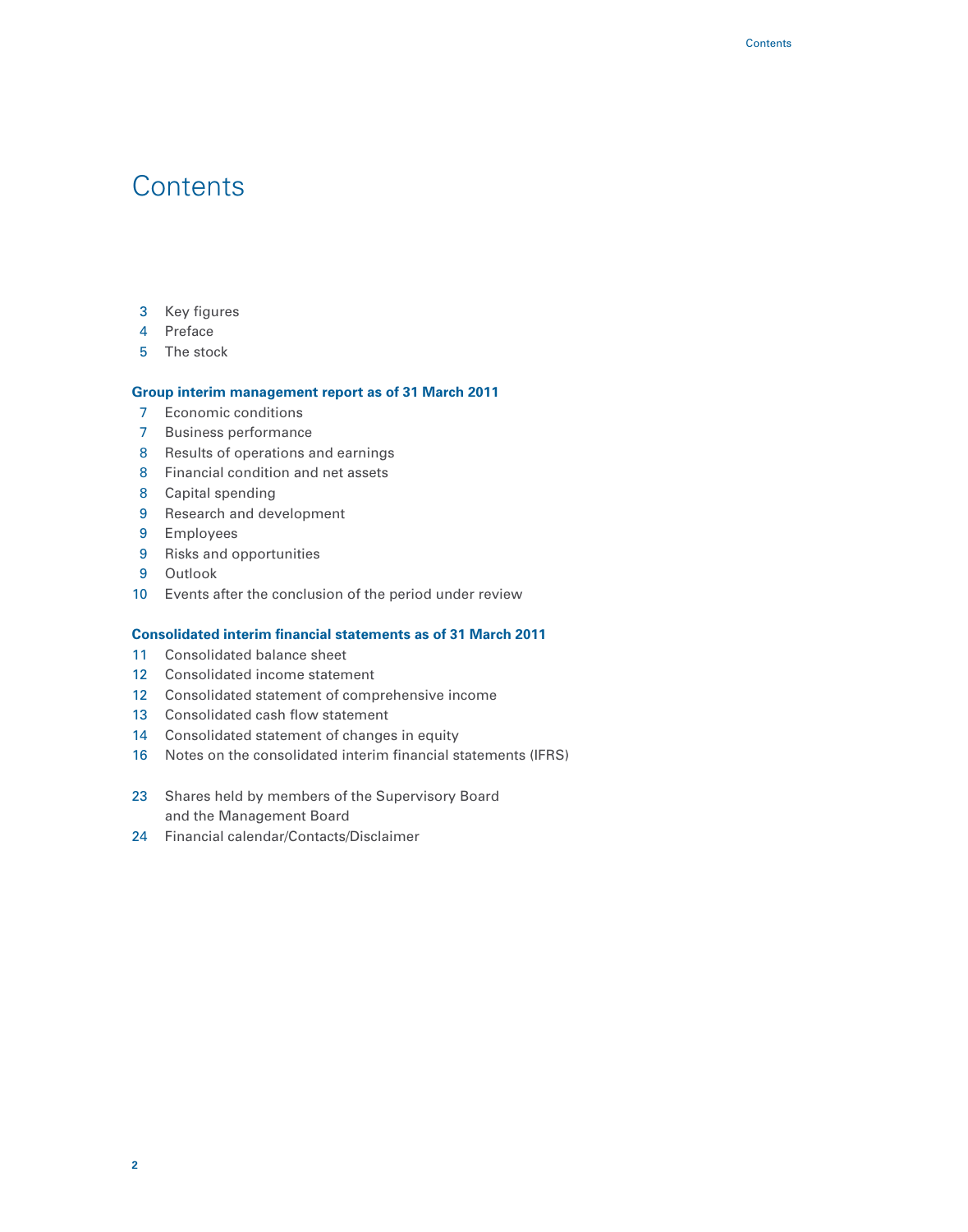| Earnings                        |                    |                     |                     |
|---------------------------------|--------------------|---------------------|---------------------|
|                                 |                    | 01.01. - 31.03.2011 | 01.01. - 31.03.2010 |
| <b>Sales</b>                    | <b>EUR</b> million | 183.1               | 150.5               |
| Total revenues                  | <b>EUR</b> million | 192.3               | 170.4               |
| <b>EBITDA</b>                   | <b>EUR</b> million | 6.5                 | 4.9                 |
| <b>EBIT</b>                     | <b>EUR</b> million | 0.4                 | 0.4                 |
| Cash flow <sup>1</sup>          | <b>EUR</b> million | $-5.8$              | $-9.2$              |
| Capital spending                | <b>EUR</b> million | 10.6                | 15.1                |
| Consolidated net profit         | <b>EUR</b> million | $-1.8$              | 0.0                 |
| Earnings per share <sup>2</sup> | <b>EUR</b>         | $-0.02$             | 0.0                 |
| <b>EBIT</b> margin              | $\%$               | 0.2                 | 0.2                 |
| Return on sales                 | $\frac{0}{0}$      | 0.2                 | 0.2                 |

| <b>Balance sheet</b> |                    |            |            |
|----------------------|--------------------|------------|------------|
|                      |                    | 31.03.2011 | 31.12.2010 |
| Total assets         | <b>EUR</b> million | 987.9      | 987.0      |
| Equity capital       | EUR million        | 421.1      | 370.8      |
| Equity ratio         | $\frac{0}{0}$      | 42.6       | 37.6       |
| Working capital      | EUR million        | 342.4      | 244.7      |

| <b>Employees</b>     |                     |                     |                     |
|----------------------|---------------------|---------------------|---------------------|
|                      |                     | 01.01. - 31.03.2011 | 01.01. - 31.03.2010 |
| Employees            | Average             | 2,603               | 2,321               |
| Personnel costs      | EUR million         | 32.6                | 28.7                |
| Sales per employee   | <b>EUR thousand</b> | 70                  | 65                  |
| Personnel cost ratio | $\%$                | 17.0                | 16.8                |

| <b>Performance indicators</b> |             |                     |                     |
|-------------------------------|-------------|---------------------|---------------------|
|                               |             | 01.01. - 31.03.2011 | 01.01. - 31.03.2010 |
| Orders received               | EUR million | 154.2               |                     |
| Foreign business              | $\%$        | 9 <sup>1</sup>      | 94                  |

1Cash flow = changes in cash and cash equivalents

2Based on weighted average of 73.529 million shares (2010: 66.845 million shares)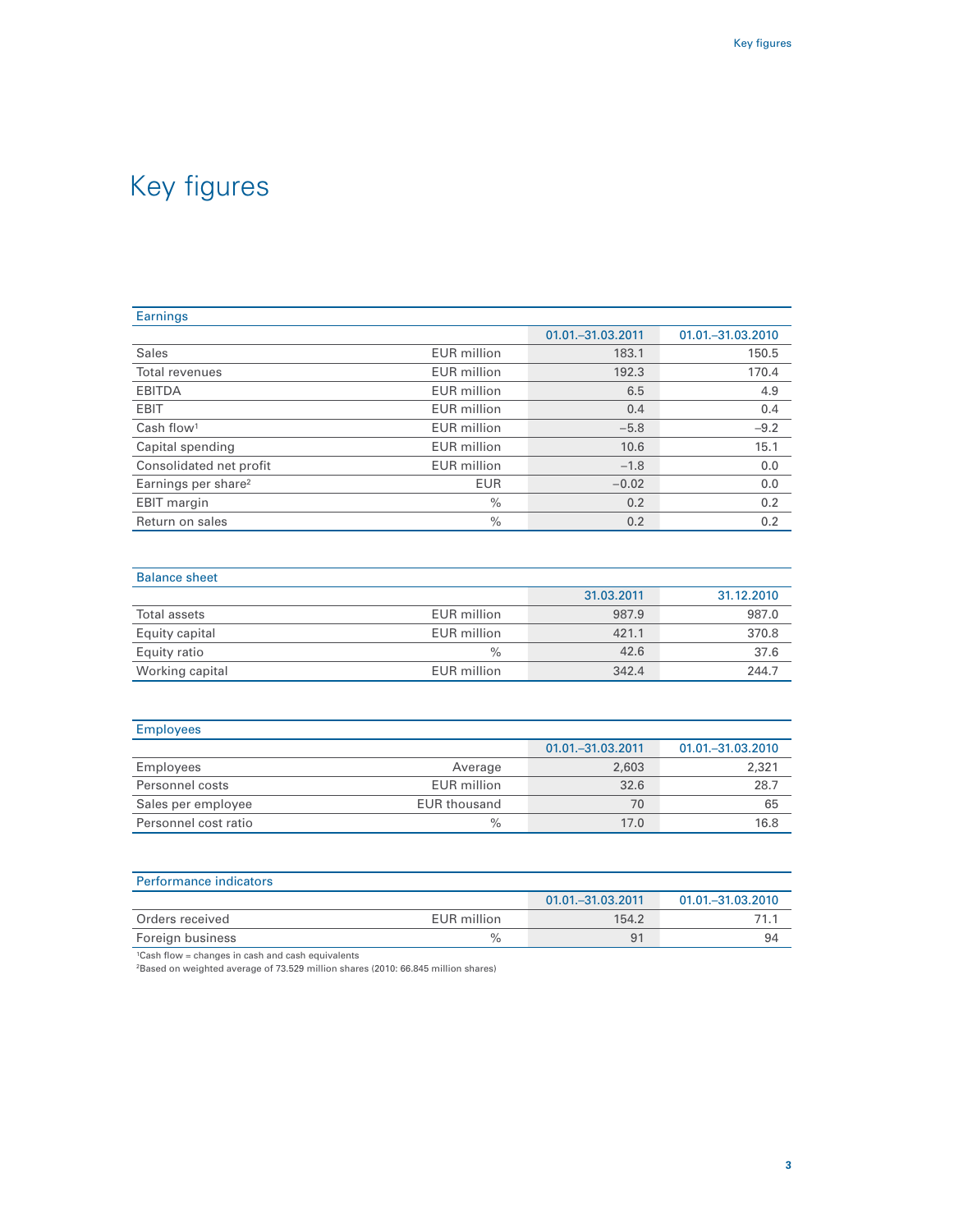# Dear shareholders and business associates.

Nordex has entered the new year with the wind in its sails and is well on the way to achieving the targets which it has set itself. In the first three months of 2011, order receipts rose by 117% over the same period in the previous year, coming to over EUR 154 million. In the same period, installed capacity expanded by 66% to around 220 MW. With sales up 22% and operating earnings on a par with the previous year, we are also on target in this respect as well.

At the end of March, Nordex successfully executed an equity issue and then proceeded to issue the first bond in its history. In doing so, we have laid the foundations for product innovation and also substantially shored up our financial position. The purpose of these activities was to decisively enhance Nordex's competitiveness within a relatively short space of time and, hence, to boost its enterprise value on a sustained basis. In the period under review, we also unveiled our new N117/2400, a turbine for weak wind conditions, which will be setting new standards in its class. At the Hannover Fair in April 2011, we presented to trade visitors our N150/6000 offshore turbine, which will be available from 2014. At the operating level, we continued to concentrate on implementing our comprehensive cost-cutting programme. The key aspect in this connection is the growing automation of our production activities, something which is heightening our efficiency substantially. Finally, we largely completed the establishment of our engineering structures. Thus, we now also have an advanced engineering department within our engineering operations which will be devoting its attention to basic research and trends of relevance for the wind power market in five years' time at the earliest.

2011 is likely to be a year of transition for the wind power industry and one which will be characterised by intensive competition for new projects. Against the current backdrop, we are convinced that the year as a whole will be successful for us. In addition to a 20% increase in order receipts to around EUR 1 billion, we expect sales to remain at the previous year's level accompanied by a largely stable operating margin. Due to the current competitive pressure, we cannot entirely exclude the possibility of a small decline in operating profit.

The nuclear disaster in Japan and the corporate actions executed have had a strong impact on the price of Nordex stock. Although our stock price has on balance risen substantially since the end of 2010, the heavy volatility in the course of the first quarter of 2011 can also be seen as a sign of the current limited short-term visibility for the wind power market.

At Nordex, we are convinced of the upbeat prospects for the future of our Company and invite you to continue accompanying us on our journey.

Yours sincerely,

Thomas Richterich Chairman of the Management Board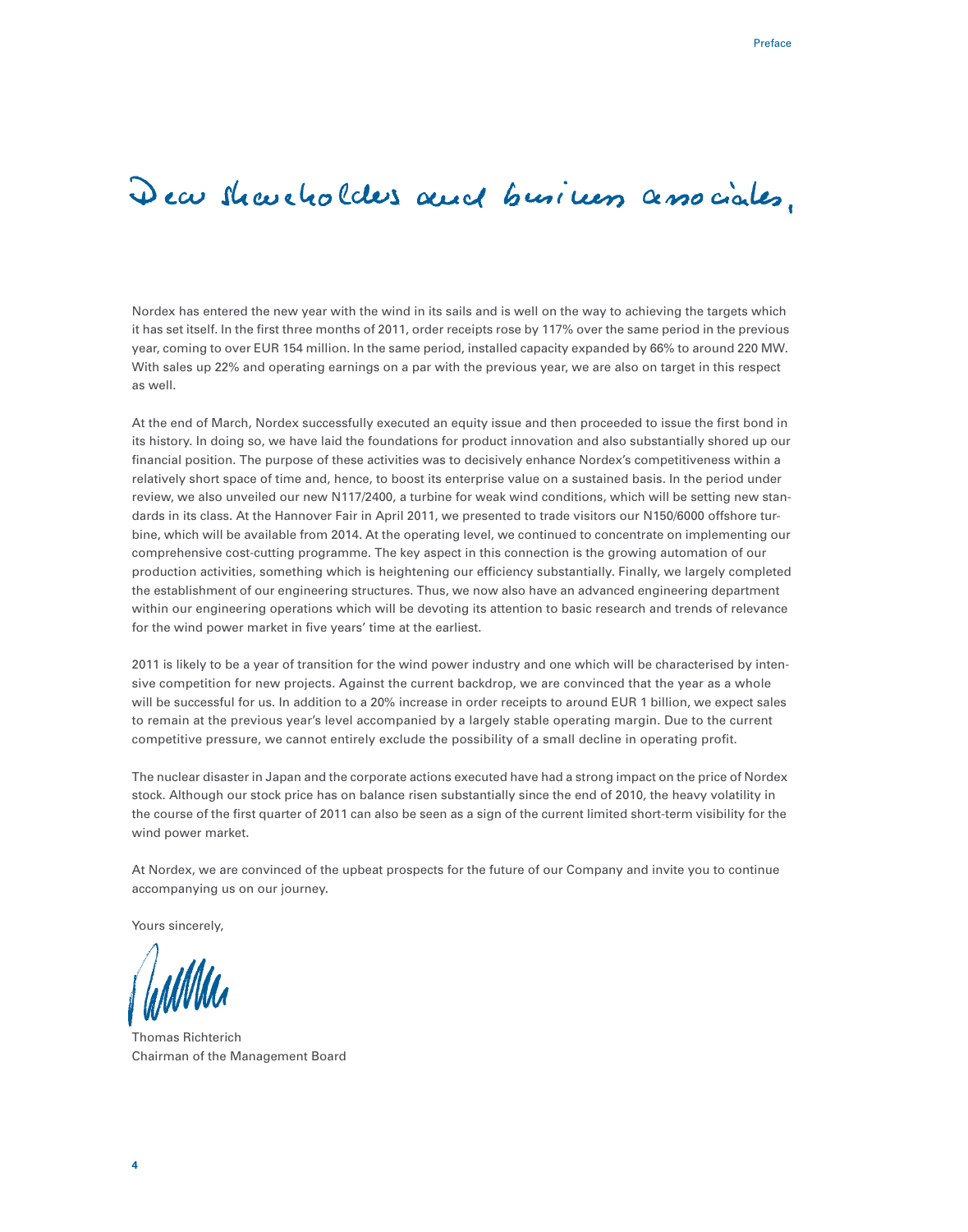### The stock

The International Monetary Fund (IMF) reports that the global economy is increasingly gaining momentum despite the substantial rise in the price of oil. In April 2011, the IMF largely confirmed the forecast which it had published in January for 2011 and 2012. It assumes that the reduced growth arising from intensified public-sector consolidation efforts in various countries will be offset by rising consumer spending. Experts consider the greatest risk to the economy to be a longer-term rise in oil prices in the wake of political turmoil in the Middle East and North Africa.

Despite this unrest and the greater strain being exerted on the Japanese economy in the wake of the natural catastrophe and the nuclear incident, global stock market indices have on balance remained predominantly stable or have continued to advance. On 31 March 2011, the DAX, the German blue chip benchmark index, closed at 7,041 points, i.e. up 1.4% on the final day of trading in 2010. The TecDax, Deutsche Börse's technology stock index, reached 931 points at the end of the first quarter, up around

9.4% on the end of 2010. The RENIXX, a global index tracking shares in companies engaged in renewable energies, closed the quarter under review at 606 points, equivalent to an increase of some 14.5%.

During the period under review, Nordex SE stock performed well, reaching a high of EUR 9.37 on 28 March and a low of EUR 5.36 on 27 January for the first three months of 2011. On 31 March 2011, Nordex stock closed at EUR 7.72, up roughly 40% on the last day of trading in 2010. Average daily trading volumes on the Xetra electronic trading platform came to around 1,000,000 shares in the first quarter of 2011, roughly double the full-year average for 2010.

At the beginning of the year, the Company attended various capital market conferences attracting international audiences and conducted numerous roadshows. In addition, it reported on its recent performance at a press and analyst conference held in Frankfurt am Main on 28 March 2011.



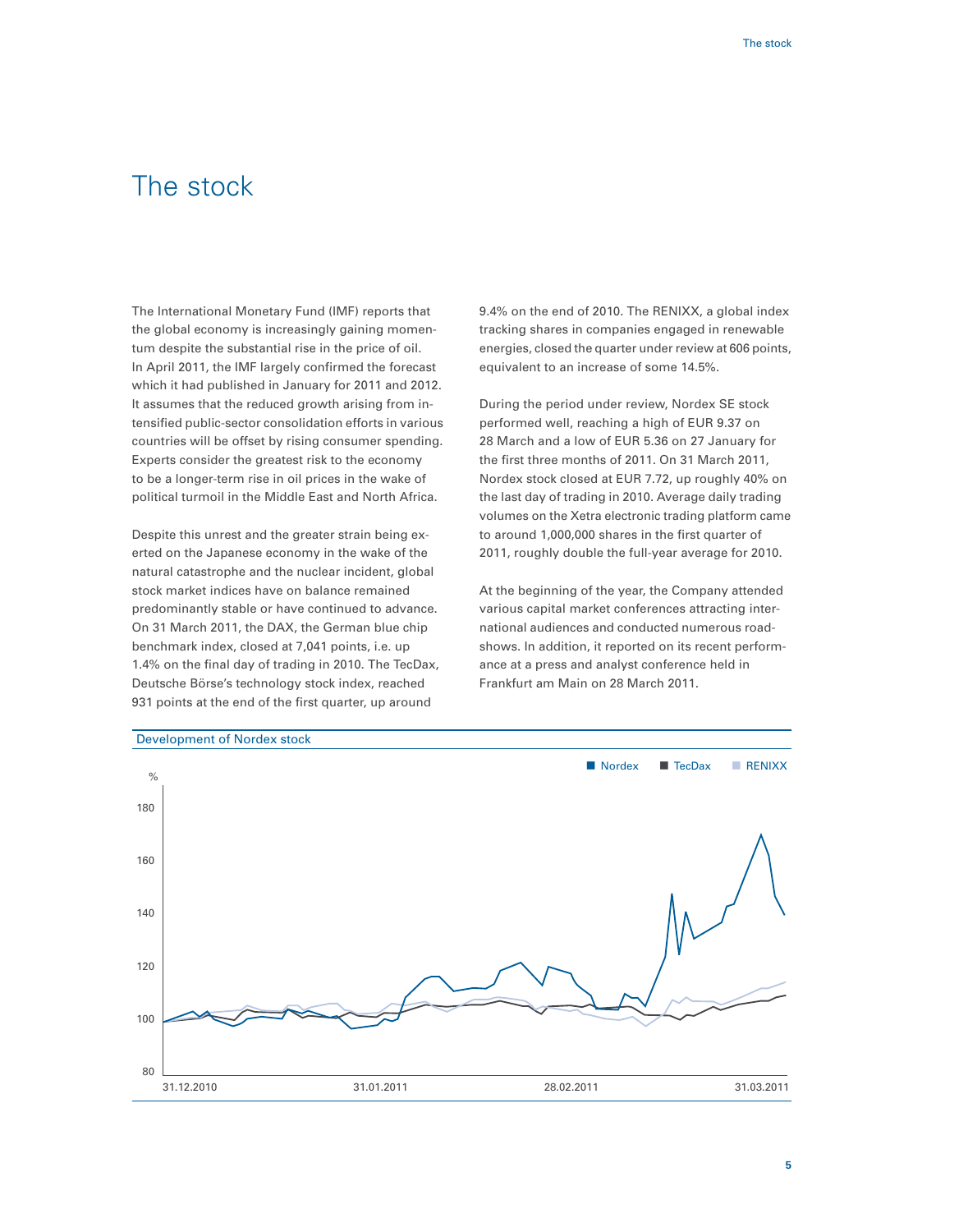Ongoing coverage by some 20 research institutes ensures that Nordex SE's business performance remains transparent. Information on Nordex stock as well as news, reports and presentations on the Company are available from the Investor Relations section of the Nordex Group's website at www.nordex-online.com/de/investor-relations.

On 29 March 2011, Nordex SE increased its capital by issuing 6,684,499 new bearer shares on a cash basis. As a result, the Company's share capital increased from EUR 66,845,000 to EUR 73,529,499 subject to the exclusion of shareholders' pre-emptive subscription rights. The new shares were placed with institutional investors at a price of EUR 8.40 per share at the conclusion of an accelerated bookbuilding process. In the course of the transaction, principal shareholder SKion/momentum capital received an allocation of 900,000 shares and therefore held roughly 23.95% of Nordex SE's share capital as of the end of the quarter under review. The equity issue was oversubscribed multiple times.

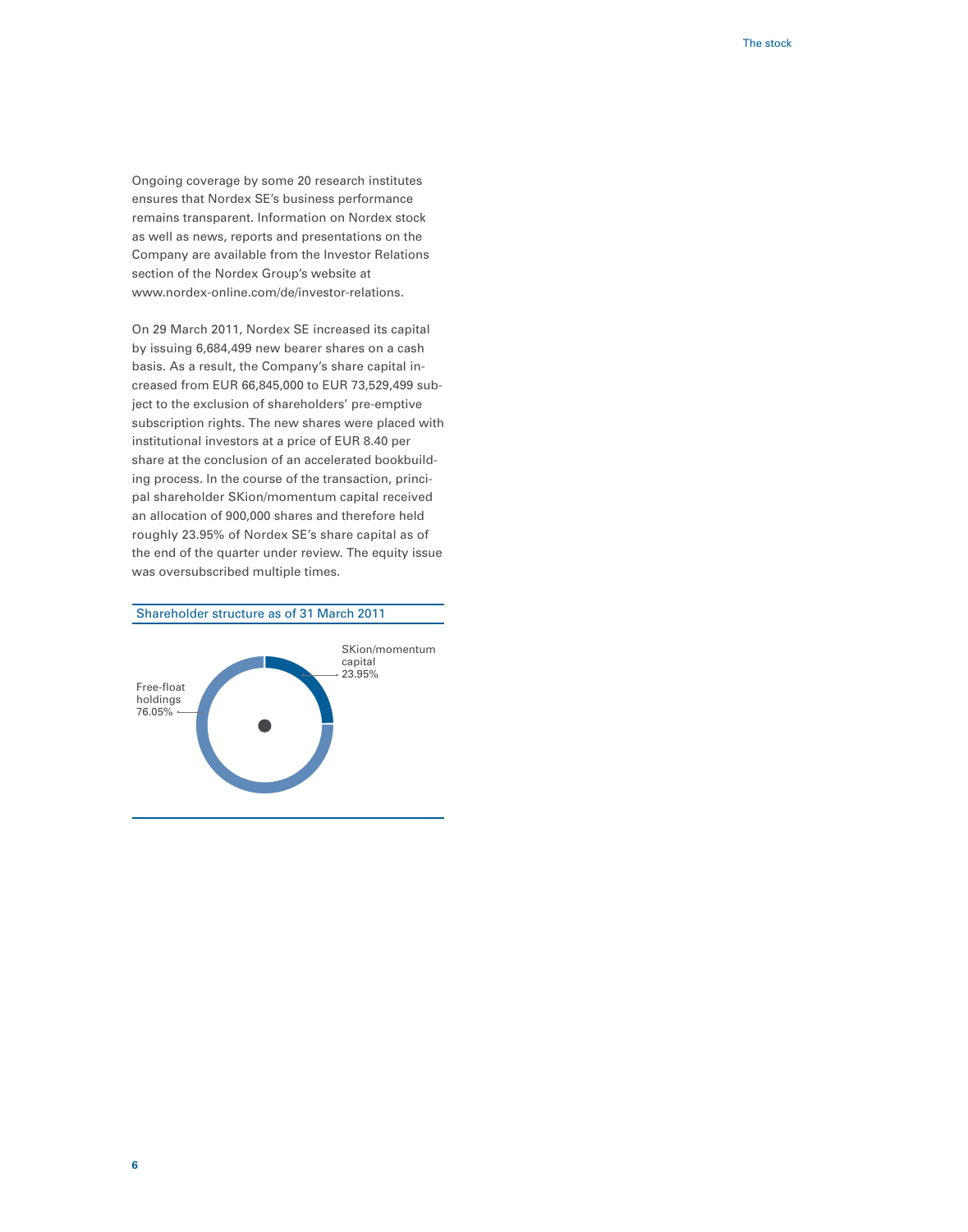#### 7 Business performance

- 8 Results of operations and earnings
- 8 Financial condition and net assets
- 8 Capital spending
- 9 Research and development
- 9 Employees
- 9 Risks and
- opportunities
- 9 Outlook
- 10 Events after the conclusion of the period under review

#### **Economic conditions**

as of 31 March 2011

According to the International Monetary Fund (IMF), the global economy was growing at a solid rate again at the beginning of 2011. Yet, despite the return to a clear growth trajectory, the IMF continues to see a number of challenges facing the global economy. Thus, it is concerned by the massive increase in the price of oil materially triggered by the political turmoil in the Middle East and North Africa as well as the budget crisis afflicting various euro zone countries and, most of all, the high public-sector debt of the United States. Given the sustained high rate of growth in emerging markets, however, the IMF continues to forecast global growth of 4.4% for 2011. In fact, it has raised its growth forecast for Germany by a further 0.3 percentage points to 2.5%.

Group interim management report

During the period under review, the euro appreciated against the US dollar by 6.0%, rising from USD 1.34 to USD 1.42 per euro. Although on balance the price of gas in the United States (Henry Hub) fell from USD 4.54 per MMBtu (Million British Thermal Units) at the beginning of 2011 to USD 4.31 per MMBtu at the end of March 2011, it climbed by more than 16% in the course of the period under review from its low at the beginning of March 2011 to the end of the quarter in the wake of the aforementioned events and developments in Japan as well as in the Middle East and North Africa.

The German mechanical and plant engineering industry continued on its upward path at the beginning of 2011, with domestic demand widening by 35% and foreign demand by 31% in the first quarter of the year. All told, order intake was up 32%.

According to the Danish consulting and research company MAKE Consulting, producers of wind power systems received new orders for a total volume of

some 5,200 MW in the first quarter of 2011, around 2,300 MW or 80% more than in the same period in the previous year. However, a clear trend did not emerge within the quarter. The forecast for growth in the United States was confirmed, with order receipts expanding by more than 100% in the first quarter.

#### **Business performance**

The volume of new firmly financed contracts received in the first quarter of 2011 was up on the same period in the previous year. At EUR 154.2 million, new business exceeded the previous year's figure of EUR 71.1 million by 117%. Of this, European projects accounted for 74% and US business 26%.

Nordex's consolidated sales came to EUR 183.1 million in the period under review (previous year: EUR 150.5 million), equivalent to an increase of around 22%. This growth was materially underpinned by the favourable performance in the United States, where the relative share in sales widened from 1% to 15%. The share in sales accounted for by Asian business expanded by 3% to 5%, while the contribution from European business contracted from 96% to 80%. Service business contributed around 11%. The share of exports came to around 91% (previous year: 94%).

| Turbine engineering sales by region |    |    |  |  |  |
|-------------------------------------|----|----|--|--|--|
| Q1/2011<br>Q1/2010                  |    |    |  |  |  |
|                                     | %  | %  |  |  |  |
| Europe                              | 80 | 96 |  |  |  |
| America                             | 15 |    |  |  |  |
| Asia                                | 5  |    |  |  |  |

Changes in inventories and other own work capitalised dropped by 54% over the year-ago period (EUR 19.8 million) to EUR 9.1 million. Total revenues rose by 12.9% from EUR 170.4 million to EUR 192.3 million.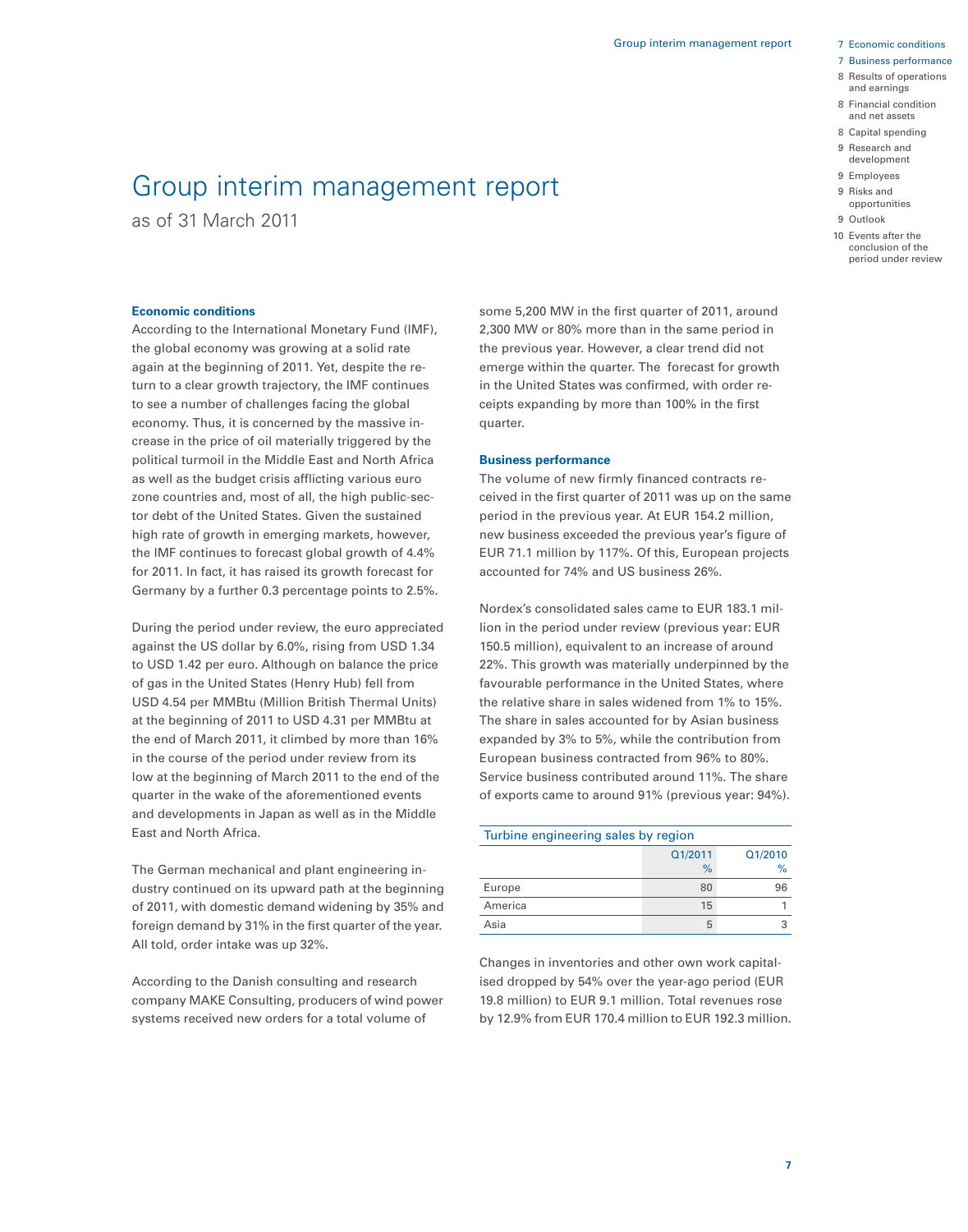- 
- 7 Business performance
- 8 Results of operations and earnings
- 8 Financial condition and net assets
- 8 Capital spending
- 9 Research and
- development
- 9 Employees
- 9 Risks and opportunities
- 
- 9 Outlook
- 10 Events after the conclusion of the period under review

Turbine production output expanded by 36% to 209.5 MW (first quarter of 2010: 154.0 MW), while rotor blade production came to 83.2 MW, i.e. roughly 19% up on the previous year. In the first three months of 2011, Nordex installed new capacity of 217.5 MW around the world for its customers.

| <b>Production output</b> |                      |                      |  |  |
|--------------------------|----------------------|----------------------|--|--|
|                          | Q1/2011<br><b>MW</b> | Q1/2010<br><b>MW</b> |  |  |
| Turbine assembly         | 209.5                | 154.0                |  |  |
| of which United States   | 45.0                 |                      |  |  |
| of which China           | 19.5                 | 0.0                  |  |  |
| Rotor blade production   | 83.2                 | 70.0                 |  |  |
| of which China           | 21.5                 | 12.5                 |  |  |

Firmly financed contracts were valued at EUR 402 million as of the balance sheet date (31 December 2010: EUR 411 million).

#### **Results of operations and earnings**

The gross margin widened slightly to 28.2% in the period under review (first quarter of 2010: 27.6%). However, Nordex expects it to contract in the course of the year. Other operating income net of other operating expenses climbed by EUR 1.6 million over the same period in the previous year to EUR 15.0 million. Staff costs rose by EUR 3.9 to EUR 32.6 million as a result of the recruitment of an additional 282 employees.

Earnings before interest and taxes (EBIT) came to EUR 0.4 million in the period under review, thus remaining on a par with the previous year.

The Nordex Group sustained a loss of EUR 1.8 million due to net finance expense of EUR 3.1 million.

#### **Financial condition and net assets**

As of 31 March 2011, the Nordex Group had an equity ratio of 42.6% (31 December 2010: 37.6%). At EUR 987.9 million, total assets remained stable compared with the end of 2010 (EUR 987.0 million). Cash and cash equivalents came to EUR 133.9 million (31 December 2010: EUR 141.1 million). Inventories were valued at EUR 280.7 million and thus virtually unchanged over the previous year (31 December 2010: EUR 279.0 million). Whereas trade receivables and future receivables from construction contracts dropped only slightly by EUR 1.6 million to EUR 267.9 million, trade payables declined by EUR 47.5 million or 26.7% from EUR 177.7 million to EUR 130.2 million. This was the main reason for the increase in working capital from EUR 244.7 million to EUR 342.4 million.

In the period under review, the Group sustained a net cash outflow from operating activities of EUR 84.5 million (first quarter of 2010: net cash inflow of EUR 1.2 million.) This was due to the decline in trade payables as well as a drop in prepayments received.

#### **Capital spending**

Capital spending on property, plant and equipment and intangible assets came to EUR 10.6 million in the period under review (first quarter of 2010: EUR 15.1 million). At EUR 4.4 million, the main focus was on property, plant and equipment. This chiefly entailed special machinery for rotorblade production in Germany and in China and for service in the United States. A further sum of EUR 6.2 million was spent on intangible assets, of which EUR 5.6 million was accounted for by capitalised development expense (first quarter of 2010: EUR 4.3 million).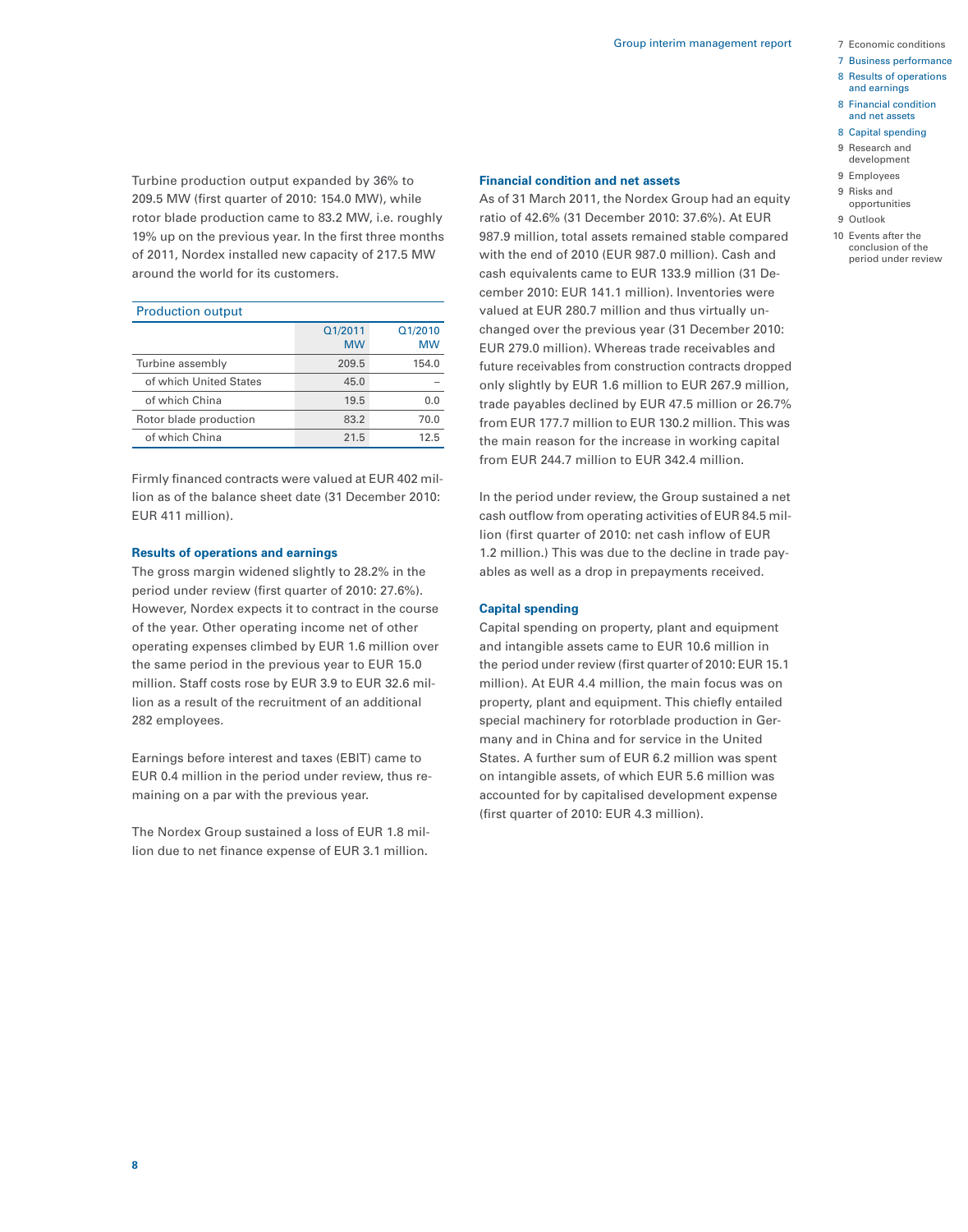- 7 Business performance
- 8 Results of operations and earnings
- 8 Financial condition and net assets
- 8 Capital spending
- 9 Research and
- development
- 9 Employees
- 9 Risks and opportunities
- 9 Outlook
- 
- 10 Events after the conclusion of the period under review

#### **Research and development**

Nordex continued its product development initiative during the period under review. This concerned both onshore and offshore platforms as well as the development of new systems.

It is currently engineering a new weak-wind turbine, the Nordex N117, for onshore use based on the proven Gamma Generation. Targeted at IEC 3 areas, the Nordex N117 has a rotor swept area output of 4,480 m2/MW and simultaneously boasts low noise emission levels. The prototype is to be assembled in December 2011, with the N117 scheduled for release in mid 2012.

A further main activity concerned the ongoing development of the Nordex N150/6000, a new wind power system in the 6 MW class, specifically for offshore use. During the period under review Nordex concentrated on the development of a direct drive design and individual systems.

Activities to develop a new type of anti-icing system for Nordex rotor blades were largely completed in the first quarter of 2011. The Nordex anti-icing system is deployed in locations exposed to a heightened risk of ice formation. In addition to this, Nordex is developing cold-climate versions (CCV) of its wind power systems for operation in temperatures down to minus 30° Celsius.

In addition, engineering activities are being included in the Group-wide cost-cutting programme. A further key aspect of activities performed in the period under review involved ongoing optimization of Nordex's series wind power systems in order to enhance cost efficiency.

#### **Employees**

As of the balance sheet date, the total headcount stood at 2,603, up roughly 12% on the previous year (31 March 2010: 2,321). New recruiting was particularly pronounced in the Service, Production and Engineering departments. At the level of the national companies, Germany, the United States and Turkey accounted for the greatest proportion of new recruiting in absolute figures. At the end of the period under review, around 78% of Nordex's employees were based in Europe (31 March 2010: 79%), 15% in Asia (31 March 2010: 18%) and around 7% in the United States (31 March 2010: 3%).

#### **Risks and opportunities**

In the period under review, there were no material changes in the risks to the Group's expected performance described in detail in the Nordex SE annual report for 2010.

There are no risks to the Group's going-concern status. Nor are any discernible at the moment.

#### **Outlook**

The International Monetary Fund (IMF) expects the global economy to expand by 4.4% in 2011, with this momentum to be materially underpinned by emerging and developing markets. Whereas real gross domestic product should widen on average by 2.4% in the industrialised nations in 2011, a figure of 6.5% is being forecast for the emerging markets. Experts assume that a protracted increase in oil prices together with inadequate consolidation of public-sector budgets in the industrialised nations could exert a drag on the continuing recovery of the global economy.

The German Federal Mechanical Engineering Association (VDMA) expects sector-wide production volumes to widen by around 10% year on year in Germany in 2011. In addition to traditionally strong foreign business, output will increasingly also be fueled by domestic demand.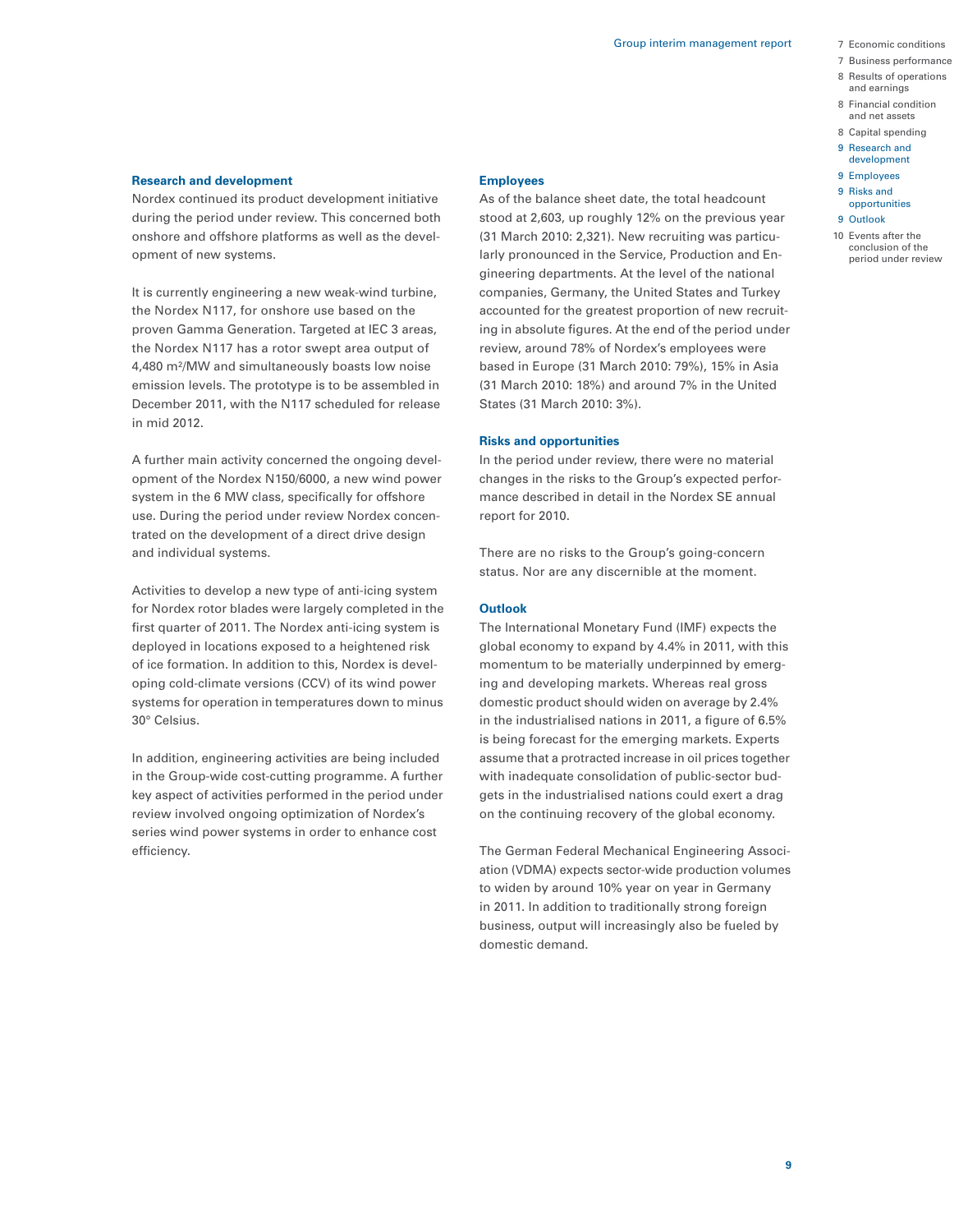- 
- 7 Business performance
- 8 Results of operations and earnings
- 8 Financial condition and net assets
- 
- 
- 8 Capital spending 9 Research and
- development
- 9 Employees
- 9 Risks and opportunities
- 9 Outlook
- 10 Events after the
	- conclusion of the period under review

Danish consulting company MAKE Consulting forecasts growth of around 18% in the wind power sector in 2011. This expansion will be particularly spurred by growth in Asia and America of an estimated 20% and 25%, respectively.

Nordex expects a substantial recovery in order intake in 2011 and is seeking to increase the total volume of new projects by 20% to around EUR 1 billion.

Working capital should decline substantially as the year progresses, particularly in the second half of the year.

As of the balance sheet date, it had firm contracts of EUR 402 million. In connection with the proportionate execution of projects arising from new business expected to be gained this year, Nordex expects sales volumes to remain generally stable at around EUR 1 billion in 2011. In this connection, business in the second half of the year will be making the main contribution to this overall performance.

With the implementation of a multi-year cost-cutting programme together with an efficiency-boosting programme, Nordex has created the basis for cushioning the effects of the current competitive pressure and stabilising the Company's profitability. Despite this, Nordex's management cannot entirely exclude the possibility of a small decline in operating profit (EBIT) over the previous year.

#### **Events after the conclusion of the period under review**

On 5 April 2011, Nordex SE announced at the Hannover Fair its plans for its entry into the new offshore market segment. In this connection, it unveiled the new N150/6000 turbine, which it has developed especially for offshore use. With a rotor diameter of 150 metres, the new product has an installed nominal output of 6 MW and features a new type of direct drive together with a permanent magnet generator and a full power converter.

On 12 April 2011, Nordex SE issued a bond (German securities code number A1H3DX) with a total volume of EUR 150 million and an annual coupon of 6.375% maturing in April 2016. In addition to reinforcing the Company's liquidity and balance sheet structure, this issue will also help to finance future research and development spending.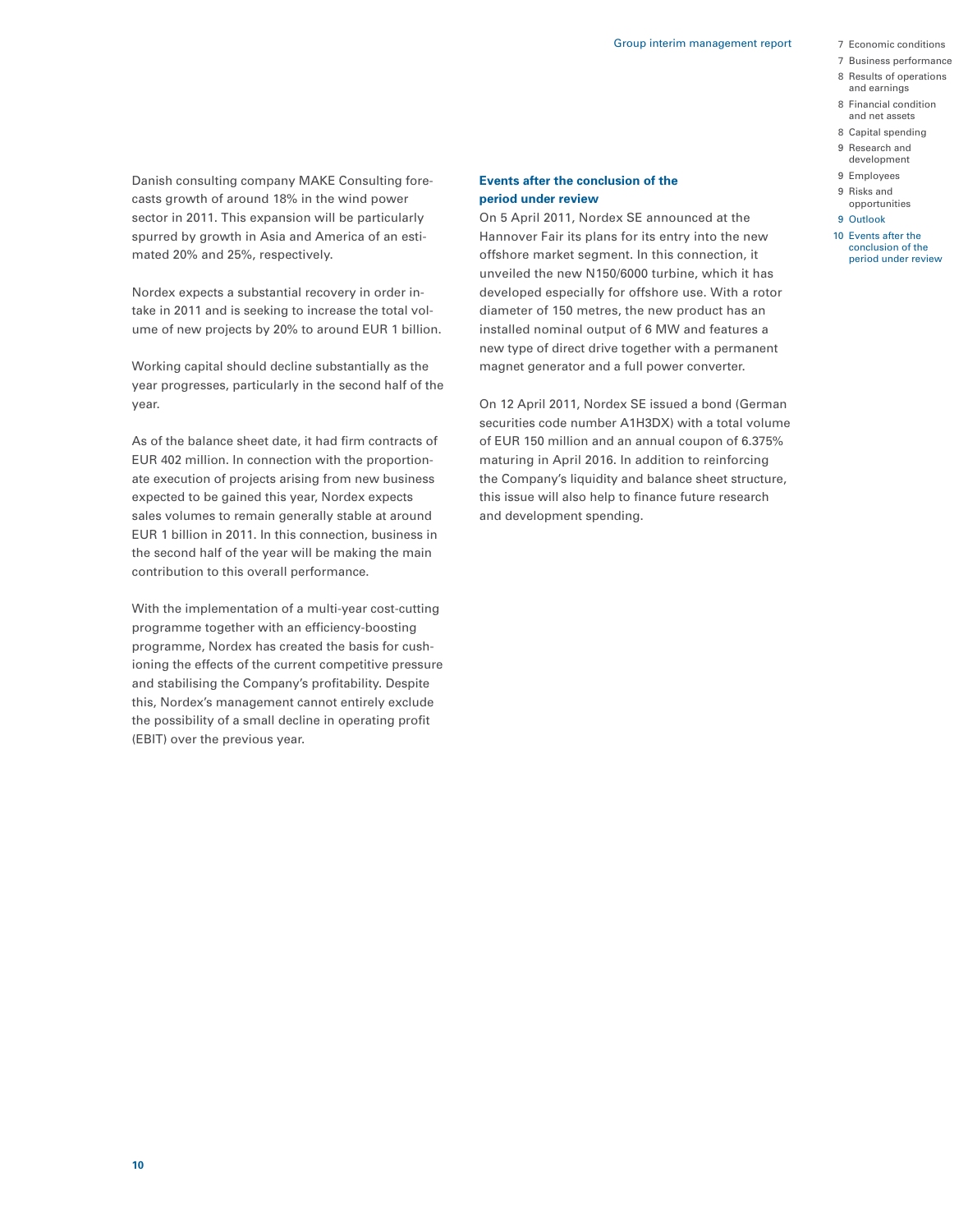# Consolidated balance sheet

as of 31 March 2011

| <b>Assets</b>                            | 31.03.2011          | 31.12.2010          |
|------------------------------------------|---------------------|---------------------|
|                                          | <b>EUR thousand</b> | <b>EUR thousand</b> |
| Cash and cash equivalents                | 133,882             | 141,050             |
| Trade receivables and future receivables |                     |                     |
| from construction contracts              | 267,908             | 269,495             |
| Inventories                              | 280,699             | 278,996             |
| Other current financial assets           | 19,524              | 12,066              |
| Other current non-financial assets       | 34,042              | 42,367              |
| <b>Current assets</b>                    | 736,055             | 743,974             |
| Property, plant and equipment            | 130,260             | 132,126             |
| Goodwill                                 | 9,960               | 9,960               |
| Capitalised development costs            | 52,501              | 48,636              |
| Other intangible assets                  | 6,589               | 7,125               |
| Non-current financial assets             | 5,669               | 5,706               |
| Investments in associates                | 5,539               | 5,539               |
| Other non-current financial assets       | 970                 | 1,015               |
| Other non-current non-financial assets   | 93                  | 9                   |
| Deferred income tax assets               | 40,313              | 32,891              |
| Non-current assets                       | 251,894             | 243,007             |
| <b>Assets</b>                            | 987,949             | 986,981             |

| <b>Equity and liabilities</b>                             | 31.03.2011          | 31.12.2010          |
|-----------------------------------------------------------|---------------------|---------------------|
|                                                           | <b>EUR thousand</b> | <b>EUR thousand</b> |
| <b>Current bank borrowings</b>                            | 64,095              | 30,309              |
| Trade payables                                            | 130,163             | 177,672             |
| Income tax liabilities                                    | 4,184               | 4,188               |
| Other current provisions                                  | 48,534              | 54,762              |
| Other current financial liabilities                       | 21,801              | 16,211              |
| Other current non-financial liabilities                   | 154,864             | 193,608             |
| <b>Current liabilities</b>                                | 423,641             | 476,750             |
| Non-current bank borrowings                               | 88,496              | 86,423              |
| Pensions and similar obligations                          | 761                 | 758                 |
| Other non-current provisions                              | 23,057              | 25,005              |
| Other non-current financial liabilities                   | 12,768              | 14,329              |
| Other non-current non-financial liabilities               | 283                 | 270                 |
| Deferred income tax liabilities                           | 17,837              | 12,611              |
| Non-current liabilities                                   | 143,202             | 139,396             |
| Subscribed capital                                        | 73,529              | 66,845              |
| Share premium                                             | 204,967             | 158,080             |
| Other retained earnings                                   | 30,997              | 30,997              |
| Cash flow hedge (interest-rate swap)                      | $-160$              | $-502$              |
| Other equity components                                   | $-10,530$           | $-10,530$           |
| Foreign-currency equalisation item                        | 2,665               | 4,332               |
| Consolidated profit carried forward                       | 118,849             | 97,974              |
| Consolidated net profit/loss                              | $-1,781$            | 20,875              |
| Equity attributable to the parent company's equityholders | 418,536             | 368,071             |
| Non-controlling interests                                 | 2,570               | 2,764               |
| Equity                                                    | 421,106             | 370,835             |
| <b>Equity and liabilities</b>                             | 987,949             | 986,981             |

 11 Consolidated balance sheet

- 12 Consolidated income statement
- 12 Consolidated state ment of comprehensive income
- 13 Consolidated cash flow statement
- 14 Consolidated statement of changes in equity
- 16 Notes on the consolidated interim financial statements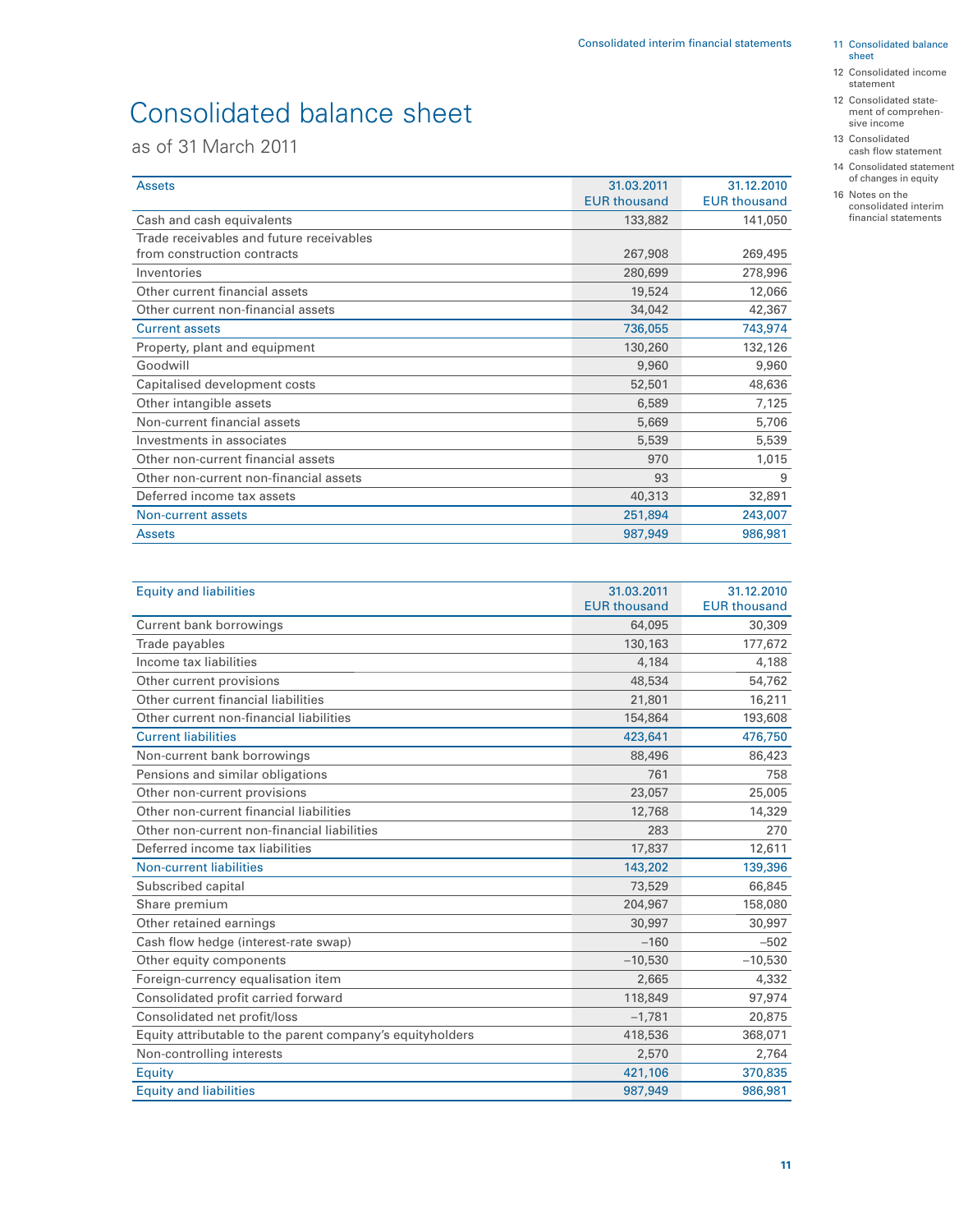- sheet
- 12 Consolidated income statement
- 12 Consolidated state ment of comprehen sive income
- 13 Consolidated cash flow statement
- 14 Consolidated statement of changes in equity
- 16 Notes on the consolidated interim financial statements

## Consolidated income statement

for the period from 1 January to 31 March 2011

|                                                       | $01.01 -$           | $01.01 -$           |
|-------------------------------------------------------|---------------------|---------------------|
|                                                       | 31.03.2011          | 31.03.2010          |
|                                                       | <b>EUR thousand</b> | <b>EUR thousand</b> |
| Sales                                                 | 183,137             | 150,530             |
| Changes in inventories and other own work capitalised | 9,130               | 19,822              |
| <b>Total revenues</b>                                 | 192,267             | 170,352             |
| Other operating income                                | 4,480               | 4,689               |
| Cost of materials                                     | $-138,098$          | $-123,387$          |
| Personnel costs                                       | $-32,648$           | $-28,676$           |
| Depreciation/amortisation                             | $-6.105$            | $-4,505$            |
| Other operating expenses                              | $-19,494$           | $-18,100$           |
| Earnings before interest and taxes (EBIT)             | 402                 | 373                 |
| Income from investments in associates                 | $\overline{0}$      | 2,154               |
| Other interest and similar income                     | 245                 | 101                 |
| Interest and similar expenses                         | $-3,298$            | $-2,668$            |
| Net finance expense                                   | $-3,053$            | $-413$              |
| Loss from ordinary activity                           | $-2,651$            | $-40$               |
| Income taxes                                          | 817                 | 16                  |
| <b>Consolidated loss</b>                              | $-1,834$            | $-24$               |
| Of which attributable to:                             |                     |                     |
| Parent company's equityholders                        | $-1,781$            | 225                 |
| Non-controlling interests                             | $-53$               | $-249$              |
|                                                       |                     |                     |
| Earnings per share (in EUR)                           |                     |                     |
| Basic*                                                | $-0.02$             | 0.00                |
| Diluted*                                              | $-0.02$             | 0.00                |

\*Based on a weighted average of 73.529 million shares (previous year 66.845 million shares)

## Consolidated statement of comprehensive income

for the period from 1 January to 31 March 2011

|                                                   | $01.01 -$           | $01.01 -$           |
|---------------------------------------------------|---------------------|---------------------|
|                                                   | 31.03.2011          | 31.03.2010          |
|                                                   | <b>EUR thousand</b> | <b>EUR thousand</b> |
| <b>Consolidated loss</b>                          | $-1.834$            | $-24$               |
| Other comprehensive income                        |                     |                     |
| Foreign currency translation difference           | $-1,808$            | 1,061               |
| Mark-to-market measurement of interest-rate swaps | 489                 | $-517$              |
| Deferred income taxes                             | $-147$              | 155                 |
| Consolidated comprehensive income                 | $-3.300$            | 675                 |
| Of which attributable to:                         |                     |                     |
| Parent company's equityholders                    | $-3,106$            | 756                 |
| Non-controlling interests                         | $-194$              | $-81$               |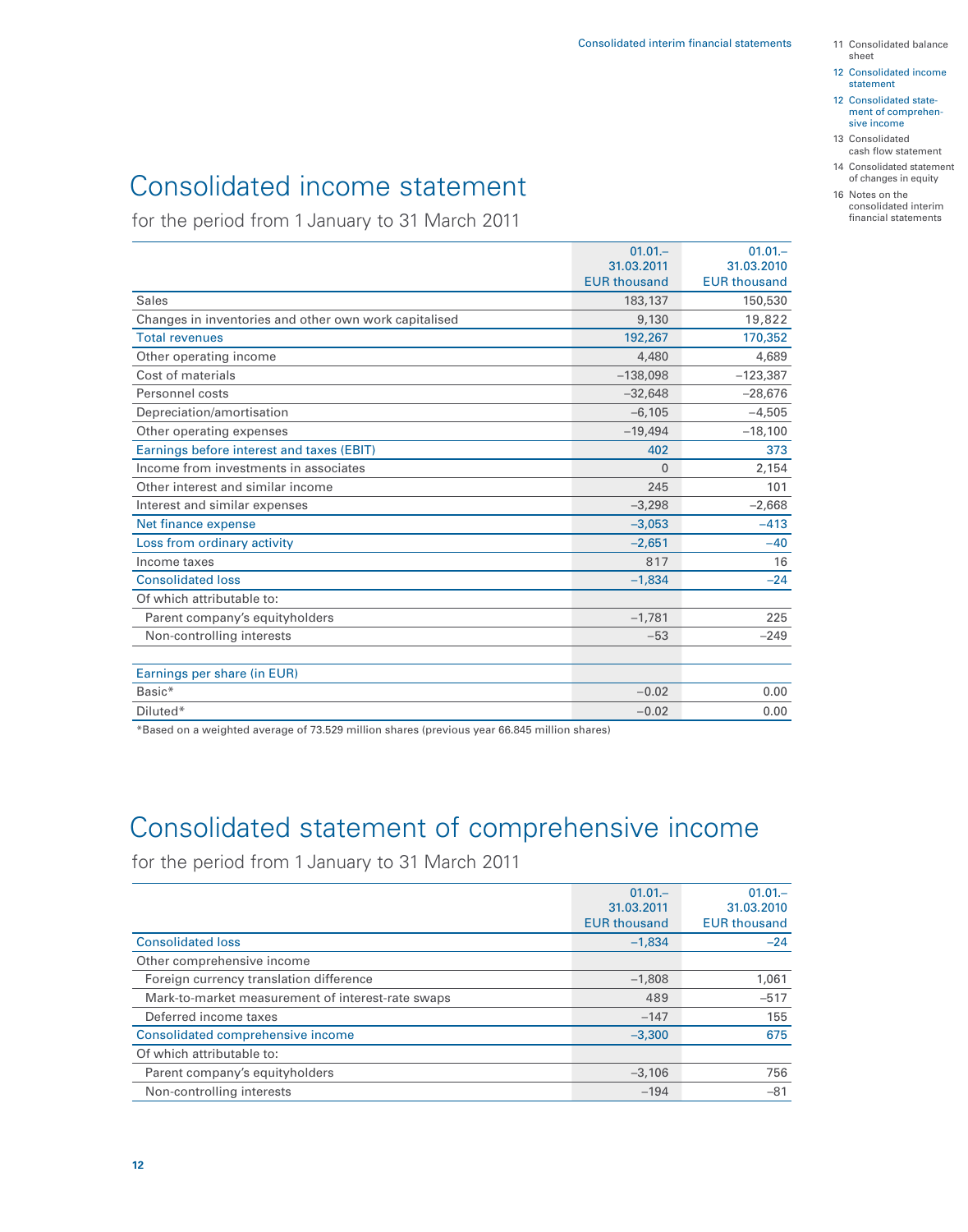- 11 Consolidated balance sheet
- 12 Consolidated income statement
- 12 Consolidated state ment of comprehensive income
- 13 Consolidated cash flow statement
- 14 Consolidated statement of changes in equity

#### 16 Notes on the consolidated interim financial statements

# Consolidated cash flow statement

for the period from 1 January to 31 March 2011

|                                  |                                                                       | $01.01 -$           | $01.01 -$           |
|----------------------------------|-----------------------------------------------------------------------|---------------------|---------------------|
|                                  |                                                                       | 31.03.2011          | 31.03.2010          |
|                                  |                                                                       | <b>EUR thousand</b> | <b>EUR thousand</b> |
|                                  | <b>Operating activities:</b>                                          |                     |                     |
|                                  | <b>Consolidated loss</b>                                              | $-1,834$            | $-24$               |
| $\ddot{}$                        | Depreciation on non-current assets                                    | 6,105               | 4,505               |
| $=$                              | Consolidated profit plus depreciation                                 | 4,271               | 4,481               |
|                                  | Increase in inventories                                               | $-1,703$            | $-25,470$           |
| $\ddot{}$                        | Decrease in trade receivables and future receivables                  |                     |                     |
|                                  | from construction contracts                                           | 1,587               | 17,995              |
| $\overline{\phantom{a}}$         | Decrease in trade payables                                            | $-47,509$           | $-5,403$            |
| $-$ /+                           | Decrease/increase in prepayments received - liabilities -             | $-50,133$           | 12,210              |
| $=$                              | Payments made from changes in working capital                         | $-97,758$           | $-668$              |
| $+/-$                            | Decrease/increase in other assets not allocated to investing          |                     |                     |
|                                  | or financing activities                                               | 865                 | $-1,026$            |
| $^{+}$                           | Increase in pension provisions                                        | 3                   | $\mathbf{0}$        |
| $-/+$                            | Decrease/increase in other provisions                                 | $-8,176$            | 7,388               |
| $+/-$                            | Increase/decrease in other liabilities not allocated to investing     |                     |                     |
|                                  | or financing activities                                               | 14,481              | $-9,316$            |
| $+/-$                            | Gains/losses from the disposal of non-current assets                  | 389                 | $-210$              |
|                                  | Other interest and similar income                                     | $-245$              | $-101$              |
| $\! + \!\!\!\!$                  | Interest received                                                     | 205                 | 104                 |
| $\! + \!\!\!\!$                  | Interest and similar expenses                                         | 3,298               | 2,668               |
|                                  | Interest paid                                                         | $-2,818$            | $-2,383$            |
| $-/+$                            | Income taxes                                                          | $-817$              | 1,053               |
| $+/-$                            | Taxes refunded/paid                                                   | 74                  | $-460$              |
| $+/-$                            | Other non-cash expenses/income                                        | 1,706               | $-359$              |
| $\equiv$                         | Payments received/made from other operating activities                | 8,965               | $-2,642$            |
| $=$                              | Cash flow from operating activities                                   | $-84,522$           | 1,171               |
|                                  | Investing activities:                                                 |                     |                     |
| $^{+}$                           | Payments received from the disposal of property, plant and equipment/ |                     |                     |
|                                  | intangible assets                                                     | 170                 | 528                 |
|                                  | Payments made for investments in property, plant and equipment/       |                     |                     |
|                                  | intangible assets                                                     | $-10,578$           | $-15,071$           |
| $\begin{array}{c} + \end{array}$ | Payments received from the disposal of financial assets               | 38                  | 0                   |
|                                  | Payments made for investments in financial assets                     | $\mathbf{0}$        | -24                 |
| $\equiv$                         | Cash flow from investing activities                                   | $-10,370$           | $-14,567$           |
|                                  | <b>Financing activities:</b>                                          |                     |                     |
| $^{+}$                           | Payments received from equity issues                                  | 53,278              | 0                   |
| $\! + \!\!\!\!$                  | Bank loans raised                                                     | 35,859              | 4,193               |
| $\qquad \qquad =$                | Cash flow from financing activities                                   | 89,137              | 4,193               |
|                                  | Cash change in cash and cash equivalents                              | $-5,755$            | $-9,203$            |
| $^+$                             | Cash and cash equivalents at the beginning of the period              | 141,050             | 159,886             |
|                                  | Exchange rate-induced change in cash and cash equivalents             | -1,413              | 920                 |
| $-/+$                            | Cash and cash equivalents at the end of the period (cash and cash     |                     |                     |
| $=$                              | equivalents as shown on the face of the consolidated balance sheet)   | 133,882             | 151,603             |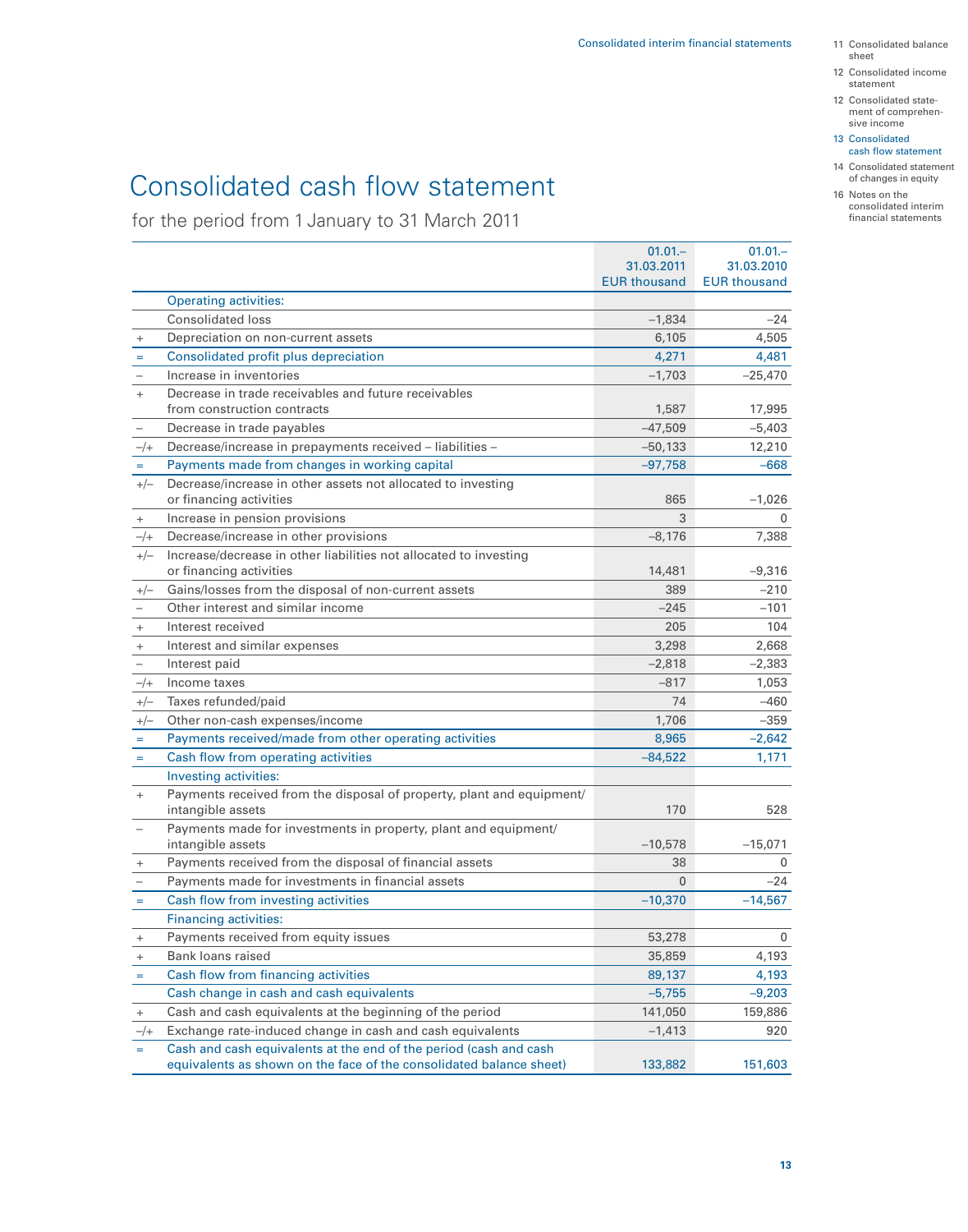- sheet
- 12 Consolidated income statement
- 12 Consolidated state ment of comprehensive income
- 13 Consolidated cash flow statement
- 14 Consolidated statement of changes in equity
- 16 Notes on the consolidated interim financial statements

# Consolidated statement of changes in equity

|                                                                    | <b>Subscribed</b> | <b>Share</b> | Other        | <b>Cash flow</b> | Other        | Foreign      |
|--------------------------------------------------------------------|-------------------|--------------|--------------|------------------|--------------|--------------|
|                                                                    | capital           | premium      | retained     | hedge            | equity       | currency     |
|                                                                    |                   |              | earnings     | (interest-       |              | equalisation |
|                                                                    |                   |              |              |                  | components   |              |
|                                                                    |                   |              |              | rate swap        |              | item         |
|                                                                    | <b>EUR</b>        | <b>EUR</b>   | <b>EUR</b>   | <b>EUR</b>       | <b>EUR</b>   | <b>EUR</b>   |
|                                                                    | thousand          | thousand     | thousand     | thousand         | thousand     | thousand     |
| 01.01.2011                                                         | 66,845            | 158,080      | 30,997       | $-502$           | $-10,530$    | 4,332        |
| Consolidated earnings for 2010<br>allocated to consolidated profit |                   |              |              |                  |              |              |
| carried forward                                                    | 0                 | 0            | $\mathbf{0}$ | $\mathbf 0$      | $\mathbf{0}$ | <sup>0</sup> |
| Equity issue                                                       | 6,684             | 46,594       | $\mathbf{0}$ | 0                | $\mathbf{0}$ | 0            |
| Employee stock option                                              |                   |              |              |                  |              |              |
| programme                                                          | 0                 | 293          | $\mathbf 0$  | $\mathbf 0$      | $\mathbf 0$  | 0            |
| Consolidated comprehensive                                         |                   |              |              |                  |              |              |
| income                                                             | $\mathbf{0}$      | 0            | $\mathbf{0}$ | 342              | $\mathbf{0}$ | $-1,667$     |
| <b>Consolidated loss</b>                                           | 0                 | 0            | $\mathbf{0}$ | 0                | $\mathbf{0}$ | $\mathbf{0}$ |
| Other comprehensive income                                         |                   |              |              |                  |              |              |
| Foreign currency translation<br>difference                         | 0                 | 0            | $\mathbf{0}$ | 0                | $\mathbf{0}$ | $-1,667$     |
| Mark-to-market measure-                                            |                   |              |              |                  |              |              |
| ment of interest-rate swaps                                        | 0                 | 0            | $\mathbf{0}$ | 489              | $\Omega$     | $\mathbf{0}$ |
| Deferred income taxes                                              | $\mathbf{0}$      | 0            | $\Omega$     | $-147$           | $\mathbf{0}$ | $\Omega$     |
| 31.03.2011                                                         | 73,529            | 204,967      | 30,997       | $-160$           | $-10,530$    | 2,665        |

|                                                                    | Consoli-     | Consoli-    | Equity attributable to | Non-         | Total      |
|--------------------------------------------------------------------|--------------|-------------|------------------------|--------------|------------|
|                                                                    | dated profit | dated net   | the parent company's   | controlling  | equity     |
|                                                                    | carried      | profit/loss | equity-holders         | interests    |            |
|                                                                    | forward      |             |                        |              |            |
|                                                                    | <b>EUR</b>   | <b>EUR</b>  | <b>EUR</b>             | <b>EUR</b>   | <b>EUR</b> |
|                                                                    | thousand     | thousand    | thousand               | thousand     | thousand   |
| 01.01.2011                                                         | 97,974       | 20,875      | 368,071                | 2,764        | 370,835    |
| Consolidated earnings for 2010<br>allocated to consolidated profit |              |             |                        |              |            |
| carried forward                                                    | 20,875       | $-20,875$   | $\Omega$               | 0            | 0          |
| Equity issue                                                       | $\mathbf 0$  | 0           | 53,278                 | $\mathbf{0}$ | 53,278     |
| Employee stock option                                              |              |             |                        |              |            |
| programme                                                          | 0            | 0           | 293                    | 0            | 293        |
| Consolidated comprehensive                                         |              |             |                        |              |            |
| income                                                             | $\mathbf 0$  | $-1,781$    | $-3,106$               | $-194$       | $-3,300$   |
| <b>Consolidated loss</b>                                           | $\mathbf 0$  | $-1,781$    | $-1,781$               | $-53$        | $-1,834$   |
| Other comprehensive income                                         |              |             |                        |              |            |
| Foreign currency translation<br>difference                         | 0            | 0           | $-1,667$               | $-141$       | $-1,808$   |
| Mark-to-market measure-                                            |              |             |                        |              |            |
| ment of interest-rate swaps                                        | 0            | 0           | 489                    | 0            | 489        |
| Deferred income taxes                                              | $\mathbf 0$  | 0           | $-147$                 | 0            | $-147$     |
| 31.03.2011                                                         | 118,849      | $-1,781$    | 418,536                | 2,570        | 421,106    |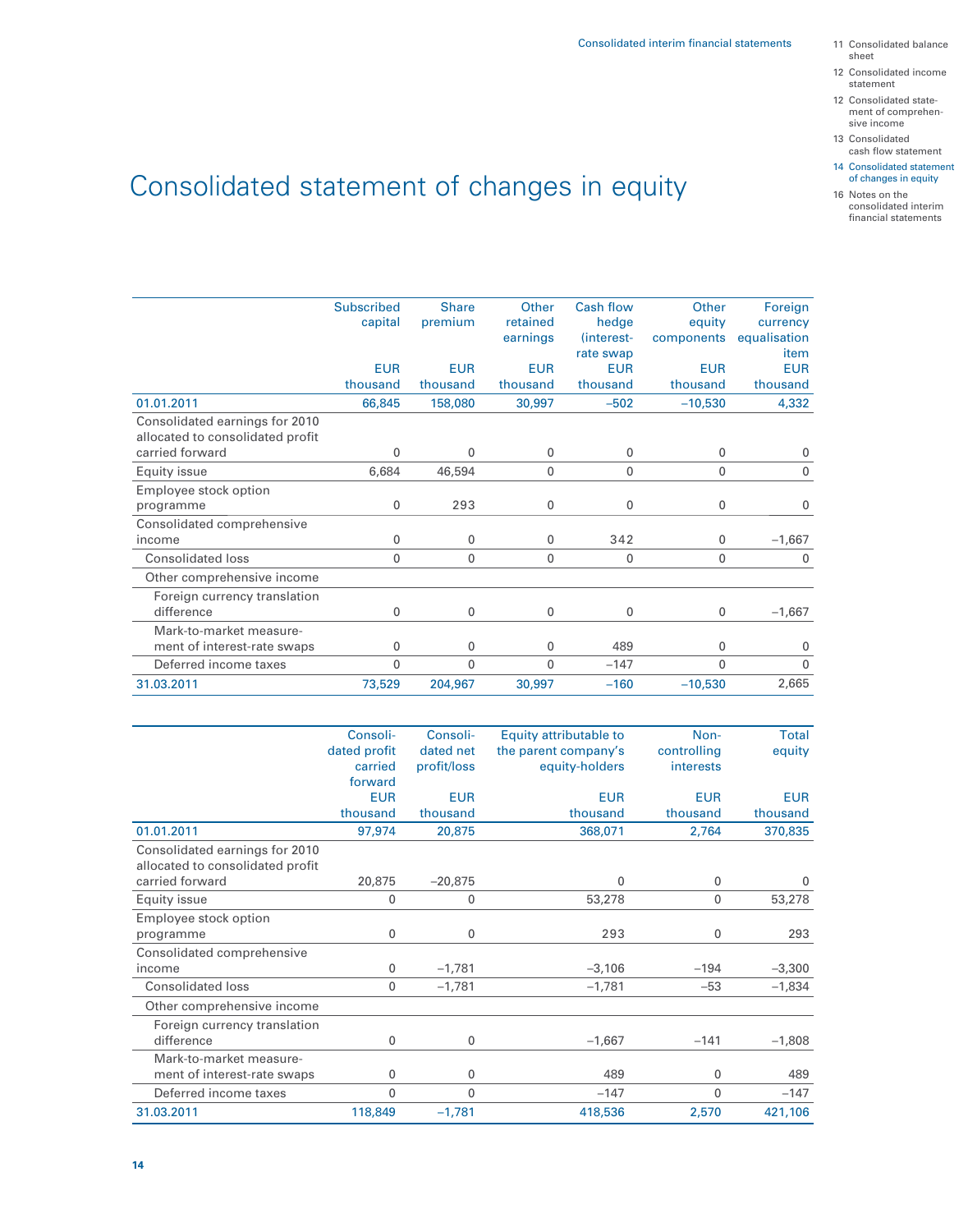- 11 Consolidated balance sheet
- 12 Consolidated income statement
- 12 Consolidated state ment of comprehensive income
- 13 Consolidated cash flow statement
- 14 Consolidated statement of changes in equity
- 16 Notes on the consolidated interim financial statements

|                                  | <b>Subscribed</b> | <b>Share</b> | Other        | <b>Cash flow</b> | Other        | Foreign      |
|----------------------------------|-------------------|--------------|--------------|------------------|--------------|--------------|
|                                  | capital           | premium      | retained     | hedge            | equity       | currency     |
|                                  |                   |              | earnings     | (interest-       | components   | equalisation |
|                                  |                   |              |              | rate swap        |              | item         |
|                                  | <b>EUR</b>        | <b>EUR</b>   | <b>EUR</b>   | <b>EUR</b>       | <b>EUR</b>   | <b>EUR</b>   |
|                                  | thousand          | thousand     | thousand     | thousand         | thousand     | thousand     |
| 01.01.2010                       | 66,845            | 158,687      | 31,136       | $-287$           | $-10,530$    | 1,494        |
| Consolidated earnings for 2009   |                   |              |              |                  |              |              |
| allocated to consolidated profit |                   |              |              |                  |              |              |
| carried forward                  | 0                 | $\mathbf{0}$ | 0            | 0                | $\mathbf 0$  | 0            |
| <b>Reclassifications</b>         | 0                 | $\mathbf{0}$ | $-139$       | $\mathbf{0}$     | $\mathbf{0}$ | 139          |
| Employee stock option            |                   |              |              |                  |              |              |
| programme                        | 0                 | 561          | 0            | 0                | $\mathbf 0$  | 0            |
| Consolidated comprehensive       |                   |              |              |                  |              |              |
| income                           | 0                 | $\mathbf{0}$ | $\mathbf{0}$ | $-362$           | $\mathbf 0$  | 893          |
| Consolidated profit/loss         | 0                 | $\mathbf{0}$ | 0            | 0                | $\mathbf{0}$ | 0            |
| Other comprehensive income       |                   |              |              |                  |              |              |
| Foreign currency translation     |                   |              |              |                  |              |              |
| difference                       | 0                 | 0            | 0            | 0                | $\mathbf{0}$ | 893          |
| Mark-to-market measure-          |                   |              |              |                  |              |              |
| ment of interest-rate swaps      | 0                 | 0            | 0            | $-517$           | $\mathbf 0$  | 0            |
| Deferred income taxes            | 0                 | $\mathbf{0}$ | $\mathbf{0}$ | 155              | $\mathbf{0}$ | 0            |
| 31.03.2010                       | 66,845            | 159,248      | 30,997       | $-649$           | $-10,530$    | 2,526        |
|                                  |                   |              |              |                  |              |              |

|                                  | Consoli-     | Consoli-     | Equity attributable to | Non-         | Total       |
|----------------------------------|--------------|--------------|------------------------|--------------|-------------|
|                                  | dated profit | dated net    | the parent company's   | controlling  | equity      |
|                                  | carried      | profit/loss  | equity-holders         | interests    |             |
|                                  | forward      |              |                        |              |             |
|                                  | <b>EUR</b>   | <b>EUR</b>   | <b>EUR</b>             | <b>EUR</b>   | <b>EUR</b>  |
|                                  | thousand     | thousand     | thousand               | thousand     | thousand    |
| 01.01.2010                       | 103,034      | $-5,060$     | 345,319                | 2,510        | 347,829     |
| Consolidated earnings for 2009   |              |              |                        |              |             |
| allocated to consolidated profit |              |              |                        |              |             |
| carried forward                  | $-5,060$     | 5,060        | 0                      | 0            | 0           |
| Reclassifications                | 0            | $\mathbf{0}$ | $\mathbf{0}$           | $\mathbf{0}$ | $\mathbf 0$ |
| Employee stock option            |              |              |                        |              |             |
| programme                        | 0            | $\mathbf 0$  | 561                    | 0            | 561         |
| Consolidated comprehensive       |              |              |                        |              |             |
| income                           | 0            | 225          | 756                    | $-81$        | 675         |
| Consolidated profit/loss         | 0            | 225          | 225                    | $-249$       | $-24$       |
| Other comprehensive income       |              |              |                        |              |             |
| Foreign currency translation     |              |              |                        |              |             |
| difference                       | 0            | $\mathbf 0$  | 893                    | 168          | 1,061       |
| Mark-to-market measure-          |              |              |                        |              |             |
| ment of interest-rate swaps      | 0            | $\mathbf{0}$ | $-517$                 | $\mathbf 0$  | $-517$      |
| Deferred income taxes            | 0            | $\mathbf{0}$ | 155                    | $\mathbf 0$  | 155         |
| 31.03.2010                       | 97,974       | 225          | 346,636                | 2,429        | 349,065     |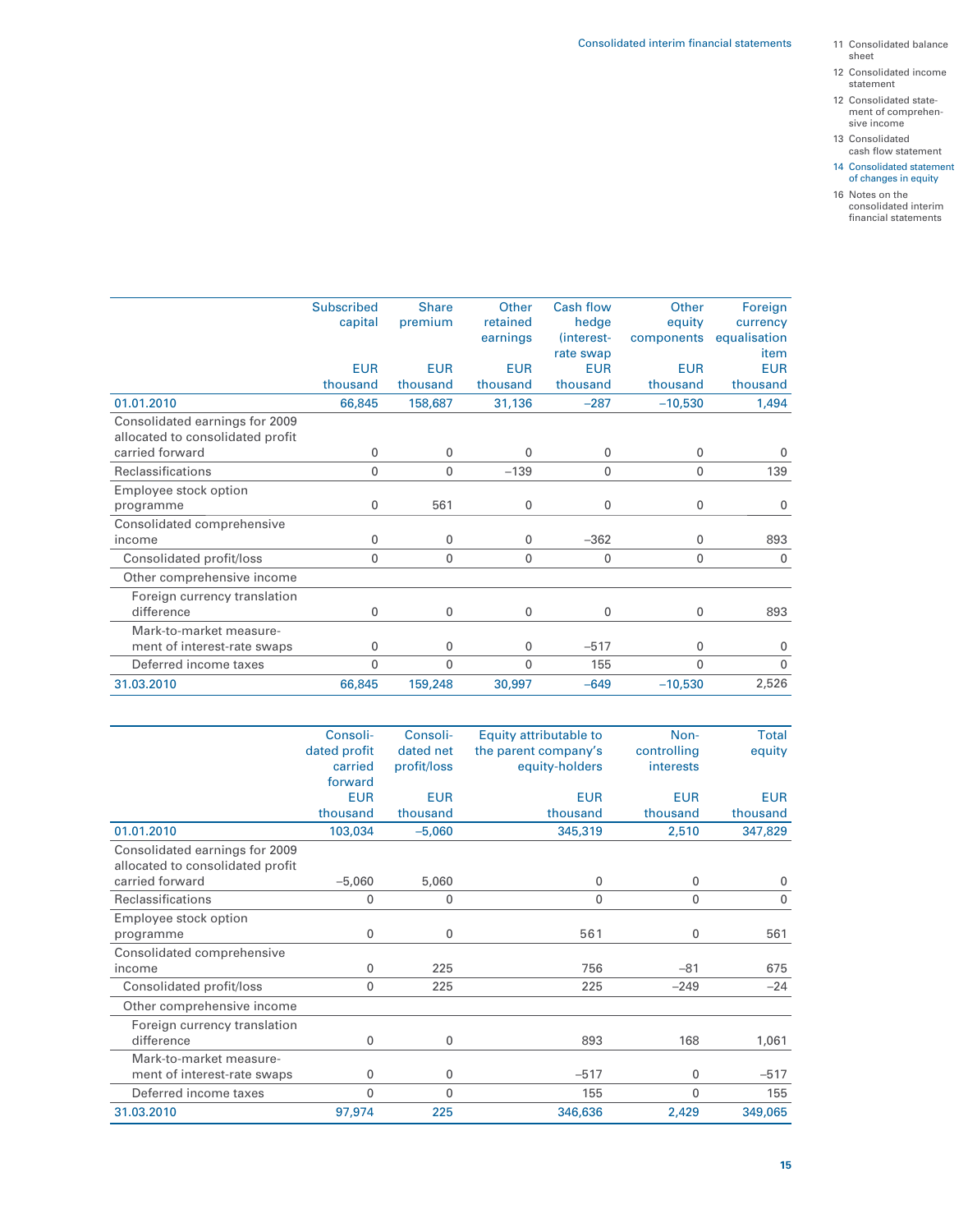- 11 Consolidated balance sheet
- 12 Consolidated income statement
- 12 Consolidated state ment of comprehen sive income
- 13 Consolidated cash flow statement
- 14 Consolidated statement of changes in equity
- 16 Notes on the consolidated interim financial statements

## Notes on the consolidated interim financial statements (IFRS)

as of 31 March 2011

#### **I. General**

The abridged consolidated interim financial statements of Nordex SE and its subsidiaries for the first three months as of 31 March 2011, which were not audited or reviewed by a statutory auditor, were prepared in accordance with the International Financial Reporting Standards (IFRS) issued by the International Accounting Standards Board (IASB) as endorsed by the EU. In this connection, all IFRSs and interpretations of the International Financial Reporting Interpretations Committee binding as of 31 March 2011 were applied; There were no changes with any effect on the consolidated interim financial statements compared with 31 December 2010. In addition, the guidance provided by IAS 34 Interim Financial Reporting published by the International Accounting Standards Committee (IASC) was observed.

These interim financial statements must be read in conjunction with the consolidated financial statements for 2010. Further information on the accounting principles applied can be found in the notes to the consolidated financial statements. The consolidated financial statements for 2010 are available on the Internet at www.nordex-online.com in the Investor Relations section.

Unless otherwise stated, the accounting and measurement principles described in the consolidated financial statements as of 31 December 2010 also apply to the interim financial statements for 2011.

The income statement has again been prepared in accordance with the total cost method.

The business results for the first quarter of 2011 are not necessarily an indicator of expected results for the year as a whole. Any irregular expenses occurring in the year are only included or deferred in the interim financial report to the extent that such inclusion or deferral would also be reasonable at the end of the year.

The interim financial statements were prepared in the Group currency, i.e. the euro.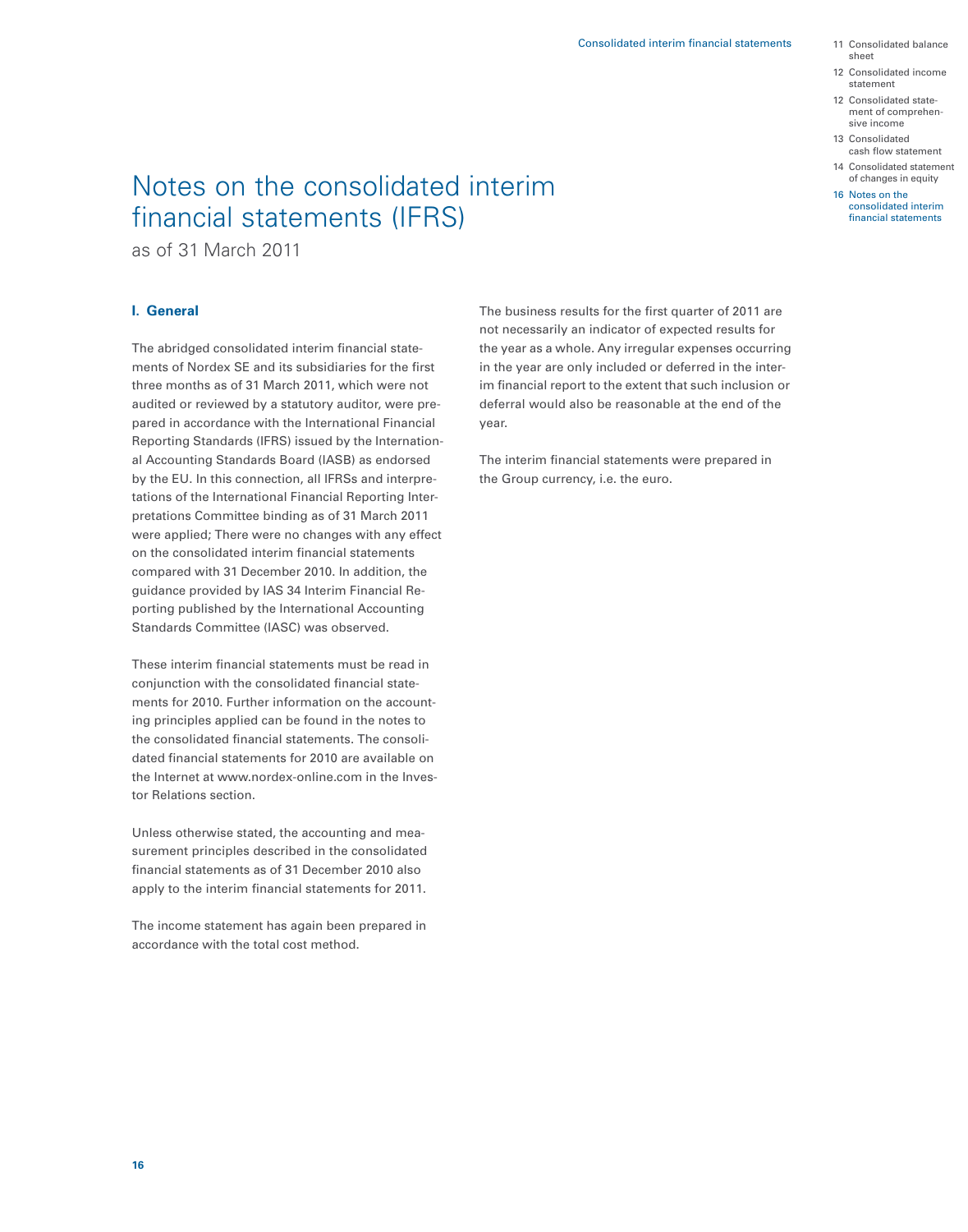- 11 Consolidated balance sheet
- 12 Consolidated income statement
- 12 Consolidated state ment of comprehen sive income
- 13 Consolidated cash flow statement
- 14 Consolidated statement of changes in equity
- 16 Notes on the consolidated interim financial statements

#### **II. Notes on the balance sheet**

#### **Current assets**

Trade receivables came to EUR 54.3 million as of 31 March 2011 (31 December 2010: EUR 68.2 million) and include adjustments of EUR 3.0 million as of 31 March 2011 (31 December 2010: EUR 3.3 million).

Of the future gross receivables from construction contracts of EUR 986.0 million, prepayments received of EUR 772.4 million were capitalised. In addition, prepayments received of EUR 76.0 million were reported within other current non-financial liabilities.

Inventories increased by EUR 1.7 million to EUR 280.7 million as of 31 March 2011.

#### **Non-current assets**

Changes in non-current assets are set out in the statement of changes in property, plant and equipment and intangible assets. As of 31 March 2011, capital spending was valued at EUR 10.6 million, while depreciation/amortisation expense came to EUR 6.1 million. Of the additions, a sum of EUR 5.6 million particularly relates to capitalised development expenses and a sum of EUR 2.1 million to other equipment, operating and business equipment.

Deferred income tax assets primarily comprise unused tax losses which the Company expects to be able to utilise against domestic corporate and trade tax.

#### **Current liabilities**

Current bank borrowings increased from EUR 30.3 million to EUR 64.1 million. They chiefly comprise cash credit facilities utilised by subsidiaries in China and the United States of EUR 32.6 million and EUR 21.2 million, respectively, the syndicated loan of EUR 3.8 million taken out in November 2009 to finance the rotor blade production plant in Rostock and the amount of EUR 5.0 million due for repayment in 2011 towards a promissory note loan raised in May 2009.

#### **Non-current liabilities**

Of the non-current liabilities, a sum of EUR 47.0 million relates to the non-current part of the promissory note loan. The interest risks arising from the promissory note loan are hedged in full by means of interest swaps. Further non-current liabilities of EUR 41.5 million relate to the syndicated loan.

#### **Equity capital**

Reference should be made to the Nordex Group's statement of changes in equity for a breakdown of changes in equity.

Nordex SE increased its subscribed capital by EUR 6,684,499 on 30 March 2011 by issuing 6,684,499 new bearer shares on a cash basis. As a result, its issued capital now stands at EUR 73,529,499 and comprises 73,529,499 shares each with a notional proportion of EUR 1 each of the subscribed capital. The premium on the placement price of EUR 8.40 per share net of the transaction costs arising from the equity issue has been allocated to the share premium.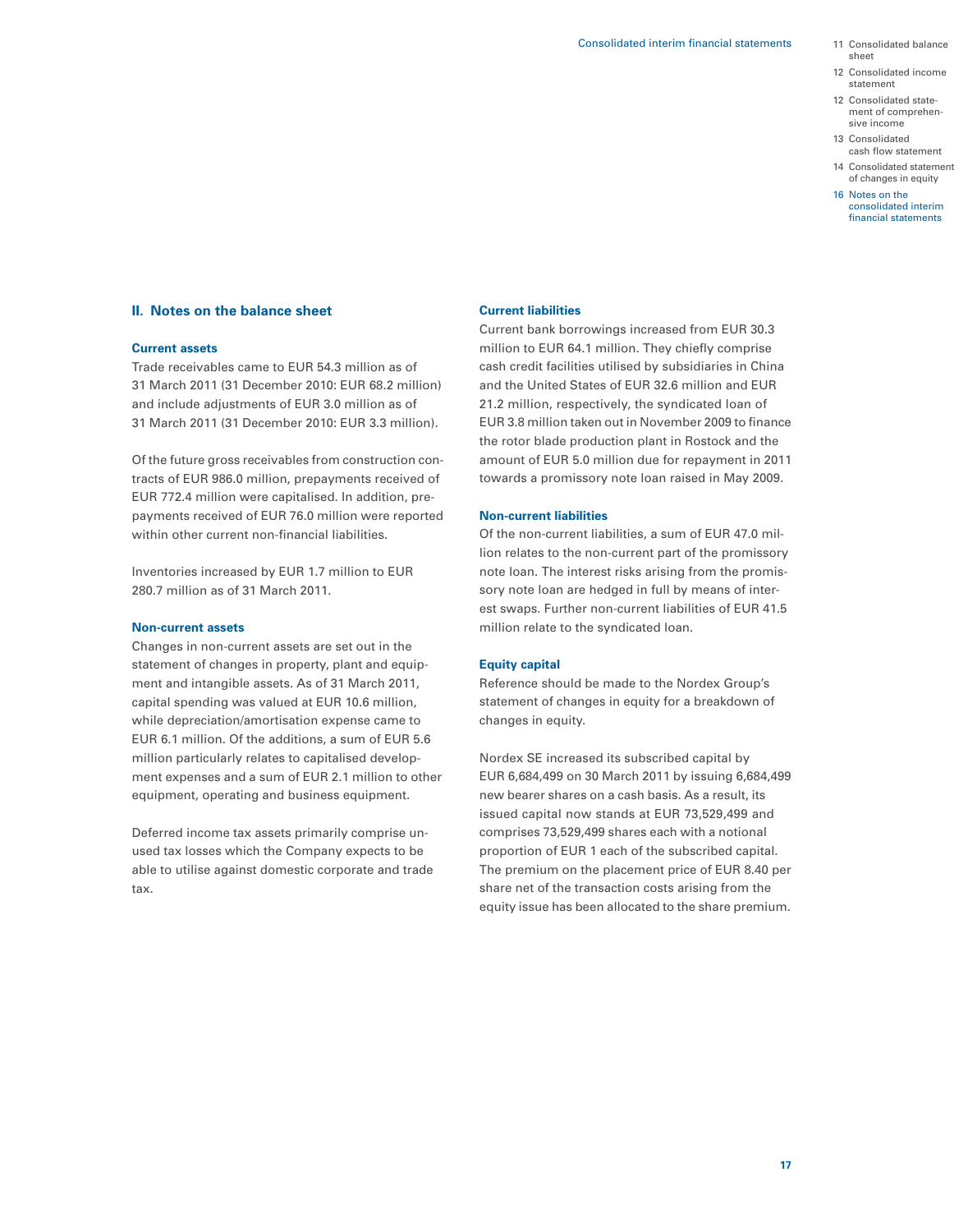- sheet
- 12 Consolidated income statement
- 12 Consolidated state ment of comprehensive income
- 13 Consolidated cash flow statement
- 14 Consolidated statement of changes in equity
- 16 Notes on the consolidated interim financial statements

### **Statement of changes in property, plant and equipment and intangible assets**

|                                     | <b>Historical cost</b> |                  |                  |            |            |            |
|-------------------------------------|------------------------|------------------|------------------|------------|------------|------------|
|                                     | <b>Initial</b>         | <b>Additions</b> | <b>Disposals</b> | Reclassi-  | Foreign    | Closing    |
|                                     | amount                 |                  |                  | fication   | currency   | amount     |
|                                     | 01.01.2011             |                  |                  |            |            | 31.03.2011 |
|                                     | <b>EUR</b>             | <b>EUR</b>       | <b>EUR</b>       | <b>EUR</b> | <b>EUR</b> | <b>EUR</b> |
|                                     | thousand               | thousand         | thousand         | thousand   | thousand   | thousand   |
| Property, plant and equipment       |                        |                  |                  |            |            |            |
| Land and buildings                  | 79,414                 | 1,076            | 242              | 0          | $-1,515$   | 78,733     |
| Technical equipment and machinery   | 47,378                 | 687              | 12               | 5,494      | $-799$     | 52,748     |
| Other equipment, operating and      |                        |                  |                  |            |            |            |
| business equipment                  | 37,776                 | 2,131            | 1,440            | 28         | $-413$     | 38,082     |
| Prepayments made and assets         |                        |                  |                  |            |            |            |
| under construction                  | 18,324                 | 469              | 2                | $-5,522$   | $-118$     | 13,151     |
| Total property, plant and equipment | 182,892                | 4,363            | 1,696            | 0          | $-2,845$   | 182,714    |
| Intangible assets                   |                        |                  |                  |            |            |            |
| Goodwill                            | 14,461                 | 0                | $\Omega$         | 0          | 0          | 14,461     |
| Capitalised development costs       | 79,668                 | 5,641            | 109              | 0          | $\Omega$   | 85,200     |
| Other intangible assets             | 23,492                 | 575              | 189              | 0          | $-228$     | 23,650     |
| <b>Total intangible assets</b>      | 117,621                | 6,216            | 298              | 0          | $-228$     | 123,311    |

|                                     | Carrying amount<br>Depreciation/amortisation |            |                                     |             |                |            |                   |
|-------------------------------------|----------------------------------------------|------------|-------------------------------------|-------------|----------------|------------|-------------------|
|                                     |                                              |            |                                     |             |                |            |                   |
|                                     | Initial                                      |            | <b>Additions Disposals Foreign-</b> |             | <b>Closing</b> | 31.03.     | 31.12.            |
|                                     | amount                                       |            |                                     | currency    | amount         | 2011       | 2010              |
|                                     | 01.01.2011                                   |            |                                     |             | 31.03.2011     |            |                   |
|                                     | <b>EUR</b>                                   | <b>EUR</b> | <b>EUR</b>                          | <b>EUR</b>  | <b>EUR</b>     | <b>EUR</b> | <b>EUR</b>        |
|                                     | thousand                                     | thousand   | thousand thousand                   |             | thousand       |            | thousand thousand |
| Property, plant and equipment       |                                              |            |                                     |             |                |            |                   |
| Land and buildings                  | 11,486                                       | 744        | 239                                 | $-87$       | 11,904         | 66,829     | 67,928            |
| Technical equipment and machinery   | 20,812                                       | 1,351      | 11                                  | $-308$      | 21,844         | 30,904     | 26,566            |
| Other equipment, operating and      |                                              |            |                                     |             |                |            |                   |
| business equipment                  | 17,863                                       | 1,505      | 1,164                               | $-118$      | 18,086         | 19,996     | 19,913            |
| Prepayments made and assets         |                                              |            |                                     |             |                |            |                   |
| under construction                  | 605                                          | 23         | 0                                   | $-8$        | 620            | 12,531     | 17,719            |
| Total property, plant and equipment | 50,766                                       | 3,623      | 1,414                               | $-521$      | 52,454         | 130,260    | 132,126           |
|                                     |                                              |            |                                     |             |                |            |                   |
| Intangible assets                   |                                              |            |                                     |             |                |            |                   |
| Goodwill                            | 4,501                                        | 0          | 0                                   | $\mathbf 0$ | 4,501          | 9,960      | 9,960             |
| Capitalised development costs       | 31,032                                       | 1,668      | 1                                   | $\mathbf 0$ | 32,699         | 52,501     | 48,636            |
| Other intangible assets             | 16,367                                       | 814        | 22                                  | $-98$       | 17,061         | 6,589      | 7,125             |
| <b>Total intangible assets</b>      | 51,900                                       | 2,482      | 23                                  | $-98$       | 54,261         | 69,050     | 65,721            |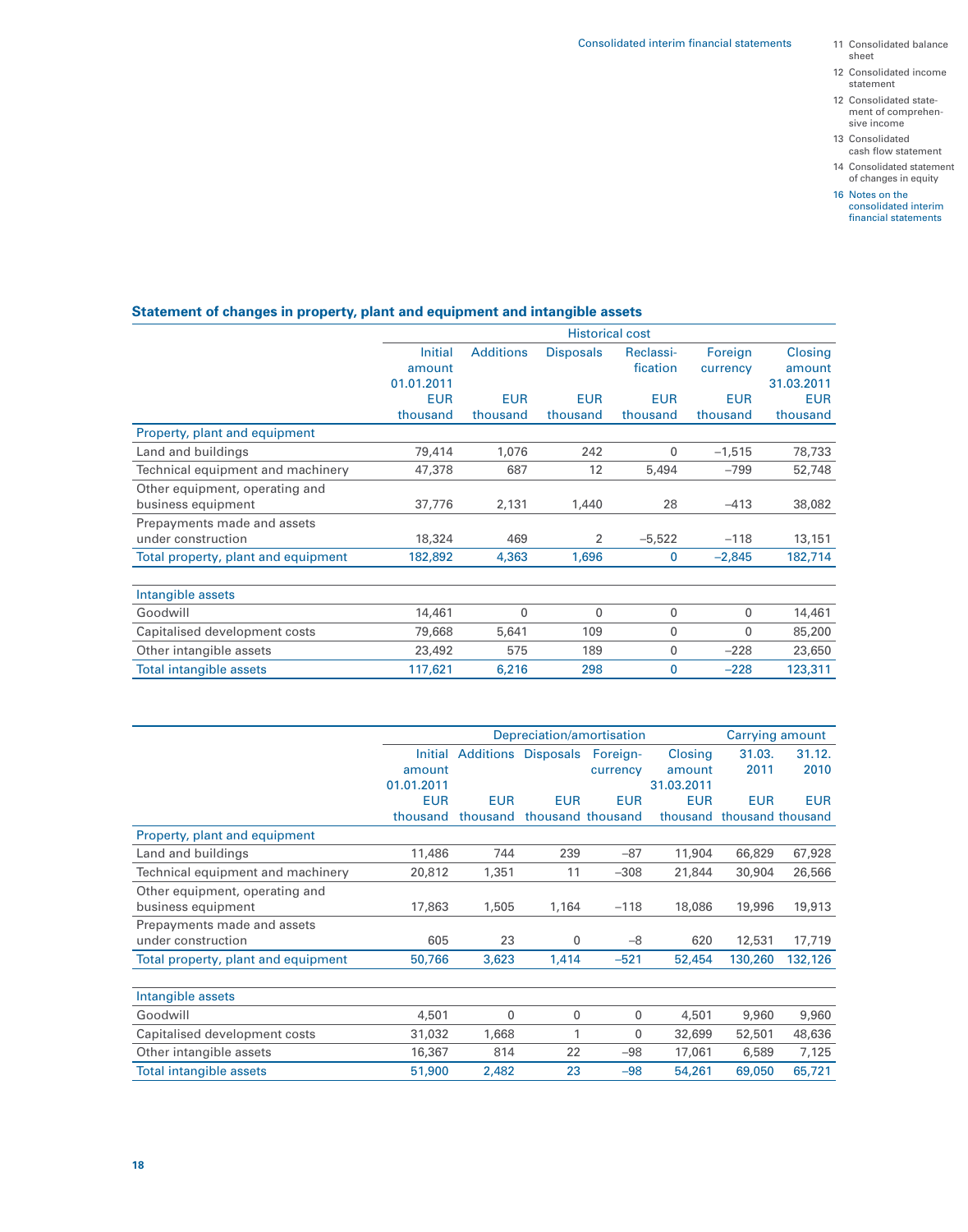- 11 Consolidated balance sheet
- 12 Consolidated income statement
- 12 Consolidated state ment of comprehen sive income
- 13 Consolidated cash flow statement
- 14 Consolidated statement of changes in equity
- 16 Notes on the consolidated interim financial statements

#### **III. Notes on the income statement**

#### **Sales**

Sales break down by region as follows:

|              | $01.01 -$<br>31.03.2011<br><b>EUR</b> million | $01.01 -$<br>31.03.2010<br><b>EUR</b> million |
|--------------|-----------------------------------------------|-----------------------------------------------|
| Europe       | 144.4                                         | 143.0                                         |
| America      | 28.9                                          | 3.4                                           |
| Asia         | 9.8                                           | 4.1                                           |
| <b>Total</b> | 183.1                                         | 150.5                                         |

#### **Changes in inventories and other own work capitalised**

Changes in inventories and other own work capitalised came to a total of EUR 9.1 million in the first three months of 2011. In addition to an increase of EUR 3.4 million in inventories, own work of EUR 5.7 million including development expense of EUR 5.6 million was capitalised.

#### **Other operating income**

Other operating income stems primarily from foreign currency translation.

#### **Cost of materials**

The cost of materials stands at EUR 138.1 million (first quarter of 2010: EUR 123.4 million) and comprises the cost of raw materials and supplies and the cost of services bought.

The cost of raw materials and supplies chiefly includes the cost of components and energy. The cost of services bought includes external freight, order provisions, commission and externally sourced orderhandling services.

#### **Personnel costs**

Personnel costs came to EUR 32.6 million in the first quarter of 2011, up from EUR 28.7 million in the same period of the previous year. Personnel numbers rose by 282 over the same period in the previous year from 2,321 to 2,603 as of 31 March 2011.

#### **Other operating expenses**

Other operating expenses break down into legal, auditing and consulting costs, travel expenses, rental expenses and externally sourced services, among other things.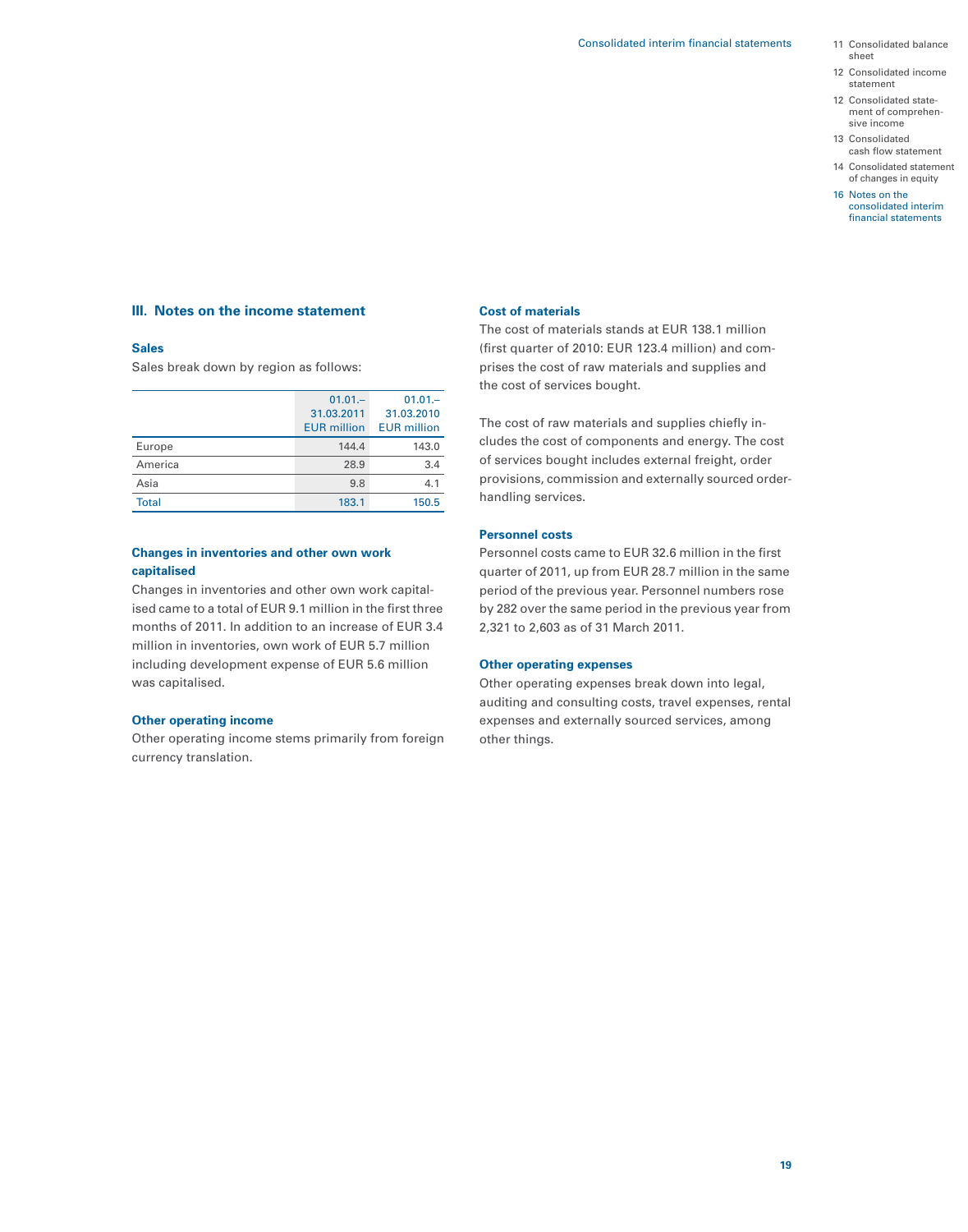- sheet
- 12 Consolidated income statement
- 12 Consolidated state ment of comprehensive income
- 13 Consolidated cash flow statement
- 14 Consolidated statement of changes in equity
- 16 Notes on the consolidated interim financial statements

#### **IV. Segment reporting**

The Nordex Group is engaged in the development, production, servicing and marketing of wind power systems. In addition to development and production, it provides preliminary project development services to support marketing, acquires rights and creates the infrastructure required to construct wind power systems at suitable locations. The Nordex Group is essentially a single-product company.

Segment reporting follows the internal reports submitted to the chief operating decision maker. The Nordex SE's Management Board has been identified as the chief operating decision maker. Three reportable segments which are based on the geographic markets and managed separately have been designated. Nordex SE operates solely as a holding company and can therefore not be allocated to any of the three segments.

Internal reporting is based on the accounting policies applied to the consolidated financial statements. Segment sales comprise sales with third parties (external sales) as well as internal sales between the individual segments (internal sales). The prices of deliveries between the individual segments are determined on an arm's length basis. External sales are assigned in accordance with the sales destination. Segment earnings are consolidated on the basis of external sales. The following table reconciles segment earnings with earnings before interest and taxes (EBIT) and segment assets with consolidated assets.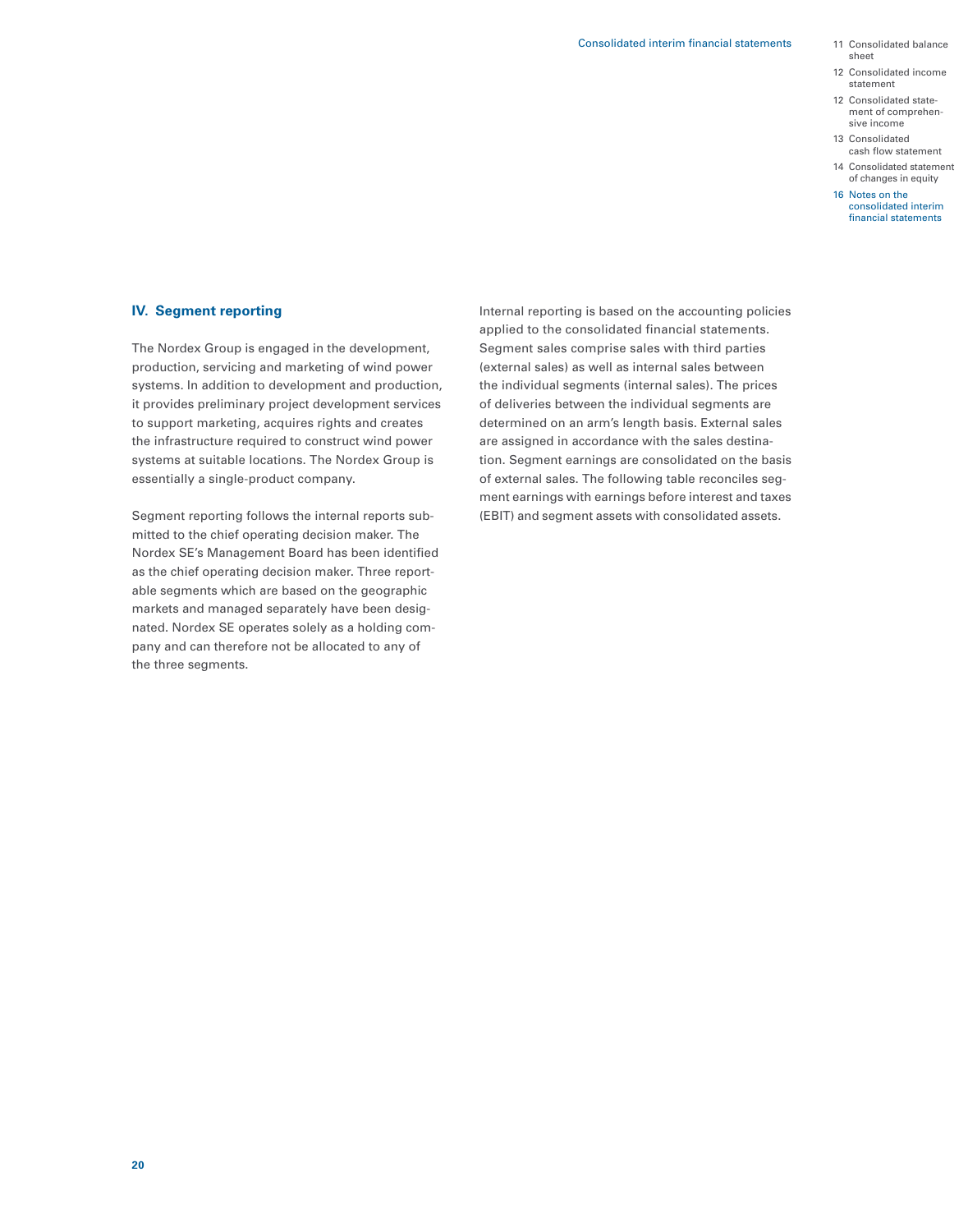- 11 Consolidated balance sheet
- 12 Consolidated income statement
- 12 Consolidated state- ment of comprehen- sive income
- 13 Consolidated cash flow statement
- 14 Consolidated statement of changes in equity
- 16 Notes on the consolidated interim financial statements

### **Group segment report**

|                                    | <b>Europe</b> |            | Asia       |              | America        |                |
|------------------------------------|---------------|------------|------------|--------------|----------------|----------------|
|                                    | Q1/2011       | Q1/2010    | Q1/2011    | Q1/2010      | Q1/2011        | Q1/2010        |
|                                    | <b>EUR</b>    | <b>EUR</b> | <b>EUR</b> | <b>EUR</b>   | <b>EUR</b>     | <b>EUR</b>     |
|                                    | thousand      | thousand   | thousand   | thousand     | thousand       | thousand       |
| <b>Sales</b>                       | 151,540       | 148,552    | 9.766      | 4,135        | 28,946         | 3,429          |
| Depreciation/amortisation          | $-4.244$      | $-3,102$   | $-415$     | $-422$       | $-491$         | $-75$          |
| Interest income                    | 218           | 9          | 16         | 17           | $\overline{2}$ | $\overline{4}$ |
| Interest expenses                  | $-207$        | $-50$      | $-352$     | $-231$       | $-477$         | $-65$          |
| Income taxes                       | $-7.301$      | 475        | $-207$     | $\mathbf{0}$ | $-41$          | $\mathbf{0}$   |
| Earnings before interest and taxes |               |            |            |              |                |                |
| (EBIT); segment earnings           | 6,911         | 10,414     | 920        | 1,240        | 759            | $-2,698$       |
| Investments in property, plant and |               |            |            |              |                |                |
| equipment and intangible assets    | 8,625         | 8,531      | 614        | 1,221        | 937            | 5,030          |
| Cash and cash equivalents          | 14,372        | 28,967     | 9,198      | 9,885        | 1,588          | 12,045         |

|                                    | <b>Central units</b> |            | Consolidation |            | Total group |            |
|------------------------------------|----------------------|------------|---------------|------------|-------------|------------|
|                                    | Q1/2011              | Q1/2010    | Q1/2011       | Q1/2010    | Q1/2011     | Q1/2010    |
|                                    | <b>EUR</b>           | <b>EUR</b> | <b>EUR</b>    | <b>EUR</b> | <b>EUR</b>  | <b>EUR</b> |
|                                    | thousand             | thousand   | thousand      | thousand   | thousand    | thousand   |
| <b>Sales</b>                       | $\mathbf{0}$         | 0          | $-7,115$      | $-5.586$   | 183,137     | 150,530    |
| Depreciation/amortisation          | $-955$               | $-906$     | $\mathbf{0}$  | 0          | $-6,105$    | $-4,505$   |
| Interest income                    | 283                  | 225        | $-274$        | $-154$     | 245         | 101        |
| Interest expenses                  | $-2,536$             | $-2,476$   | 274           | 154        | $-3.298$    | $-2,668$   |
| Income taxes                       | 8,366                | $-459$     | $\mathbf{0}$  | 0          | 817         | 16         |
| Earnings before interest and taxes |                      |            |               |            |             |            |
| (EBIT); segment earnings           | 2,511                | 1,726      | $-10.699$     | $-10.309$  | 402         | 373        |
| Investments in property, plant and |                      |            |               |            |             |            |
| equipment and intangible assets    | 403                  | 289        | 0             | 0          | 10,579      | 15,071     |
| Cash and cash equivalents          | 108,724              | 100,706    | $\mathbf{0}$  | 0          | 133,882     | 151,603    |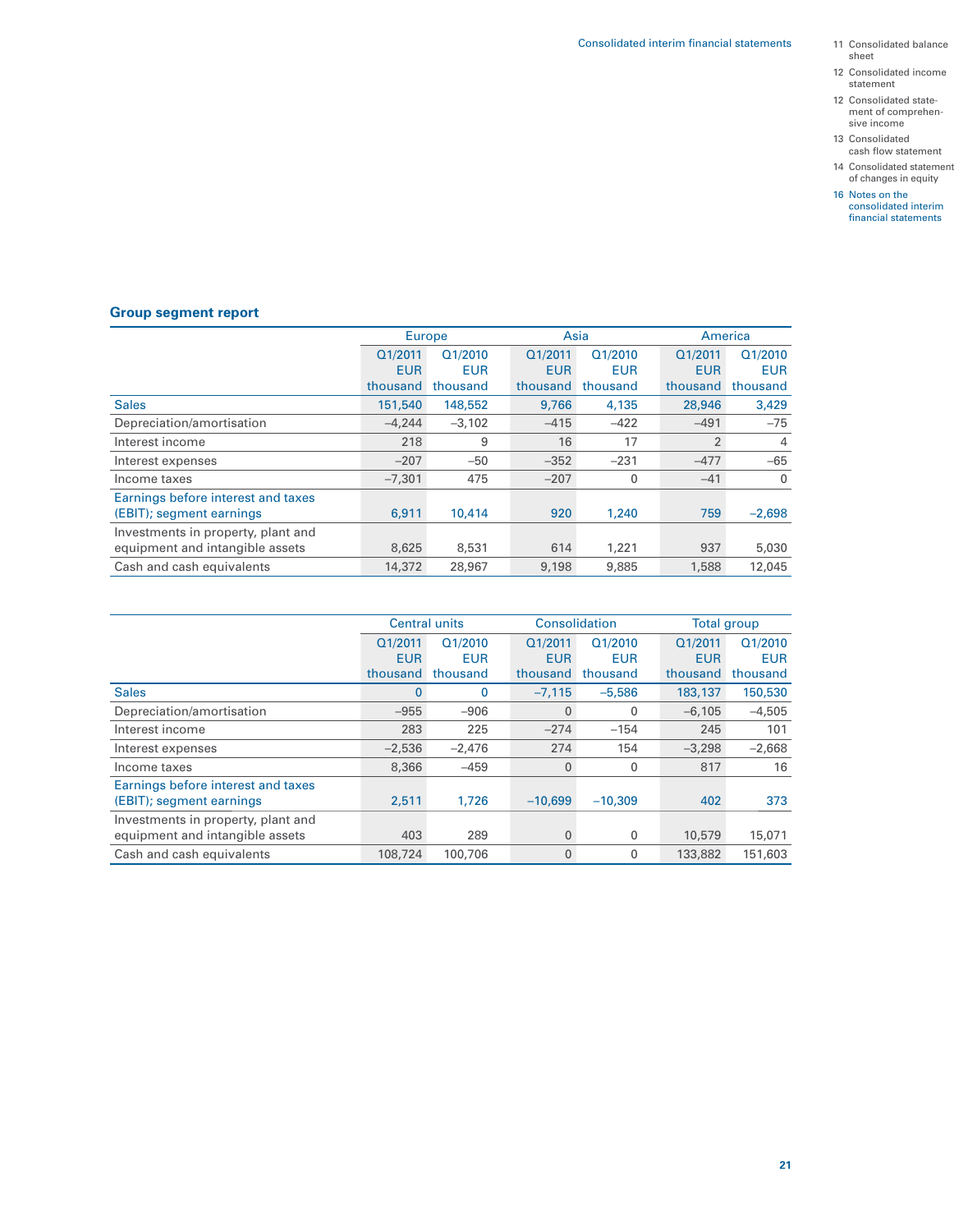- 11 Consolidated balance sheet
- 12 Consolidated income statement
- 12 Consolidated state ment of comprehensive income
- 13 Consolidated cash flow statement
- 14 Consolidated statement of changes in equity
- 16 Notes on the consolidated interim financial statements

#### **V. Report on material transactions with related parties**

| <b>Related</b><br>parties | Company                                    | <b>Transaction</b>                 | Outstanding<br>items | Outstanding<br>items | Revenue<br>according | Revenue<br>according |
|---------------------------|--------------------------------------------|------------------------------------|----------------------|----------------------|----------------------|----------------------|
|                           |                                            |                                    | receivables $(+)/$   | receivables $(+)/$   | to <b>IFRS</b>       | to <b>IFRS</b>       |
|                           |                                            |                                    | liabilities $(-)$    | liabilities $(-)$    | $01.01 -$            | $01.01 -$            |
|                           |                                            |                                    | 31.03.2011           | 31.03.2010           | 31.03.2011           | 31.12.2009           |
|                           |                                            |                                    | <b>EUR</b>           | <b>EUR</b>           | <b>EUR</b>           | <b>EUR</b>           |
|                           |                                            |                                    | thousand             | thousand             | thousand             | thousand             |
| Martin Rey*               | Renerco AG                                 | Sale of wind                       |                      |                      |                      |                      |
|                           |                                            | turbines                           |                      | $-4$                 | $\mathbf{0}$         | $\mathbf 0$          |
|                           | Associated companies<br>of Babcock & Brown | Sale of wind<br>turbines including |                      |                      |                      |                      |
|                           | GmbH                                       | project companies                  | 0                    | 0                    | $\mathbf{0}$         | $\Omega$             |
| Jan Klatten**             | asturia Automotive                         | Development of an                  |                      |                      |                      |                      |
|                           | Systems AG                                 | attenuation system                 |                      | $\mathbf{0}$         | $\Omega$             | $\mathbf 0$          |
| Carsten Pedersen***       | Welcon A/S (formerly                       | Supplier                           |                      |                      |                      |                      |
|                           | Skykon Give A/S)                           | of towers                          | 2,632                | 1,846                | 22                   | 19,164               |

\*\*\*Vice Chairman of the Supervisory Board, Renerco AG / Executive Director, Babcock & Brown Ltd.

\*\*\*Chairman of the Supervisory Board, asturia Automotive Systems AG

\*\*\*Co-owner, Welcon A/S (formerly Skycon Give A/S)

#### **VI. Events occurring after 31 March 2011**

Nordex SE issued a corporate bond with a volume of EUR 150 million in mid April 2011. The bond has a fixed coupon of 6.375% p.a. and a term of five years. The initial issue price stood at 99.841%.

Hamburg, May 2011

T. Richterich L. Krogsgaard V. B. Schäferbarthold Chairman of the Member of the Member of the Member of the Member of the Member of the Member of the Member of the Member of the Member of the Member of the Member of the Member of the Member of the Member of the Member of Management Board (CEO) Management Board Management Board



M. Sielemann E. Voß Member of the Member of the Management Board Management Board

**22**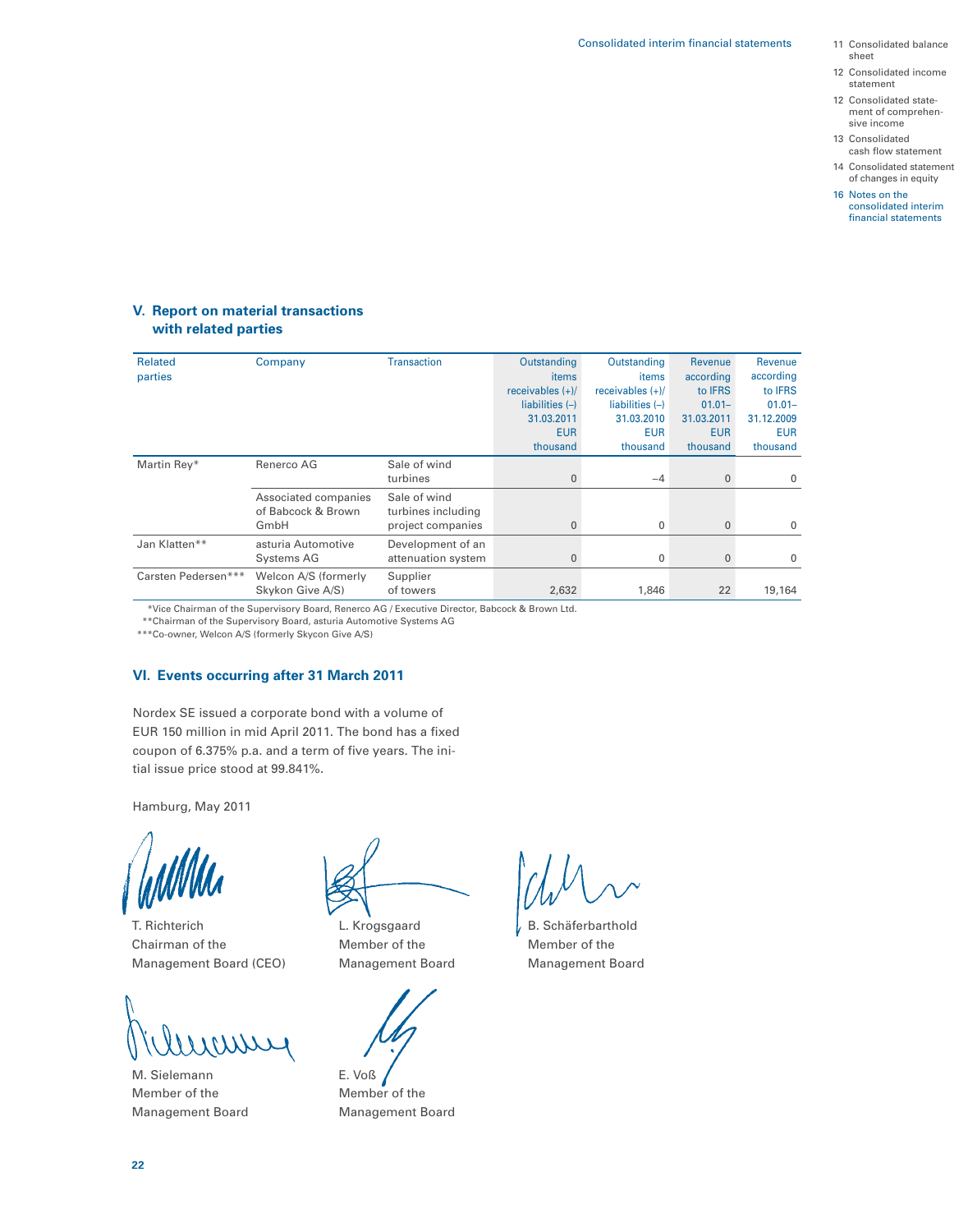### Shares held by members of the Supervisory Board and the Management Board

As of 31 March 2011, the following members of the Supervisory Board and the Management Board held Nordex shares.

| <b>Name</b>              | <b>Position</b>                | <b>Shares</b>                                                                                                                                   |
|--------------------------|--------------------------------|-------------------------------------------------------------------------------------------------------------------------------------------------|
| Jan Klatten              | Supervisory Board              | 17,611,016 held via a share in momentum capital Vermögens-<br>verwaltungsgesellschaft mbH and Ventus Venture Fund GmbH<br>& Co. Beteiligungs KG |
| Carsten Pedersen         | Supervisory Board              | 372,100 held via a 50% share in CJ Holding ApS*                                                                                                 |
| <b>Thomas Richterich</b> | <b>Chief Executive Officer</b> | 545,734 held directly                                                                                                                           |
| Dr. Eberhard Voß         | <b>Chief Technical Officer</b> | 1,000 held directly                                                                                                                             |

\*CJ Holding ApS is the parent company of Nordvest A/S.

200,000 Nordex SE stock options have been granted to members of the Management Board.